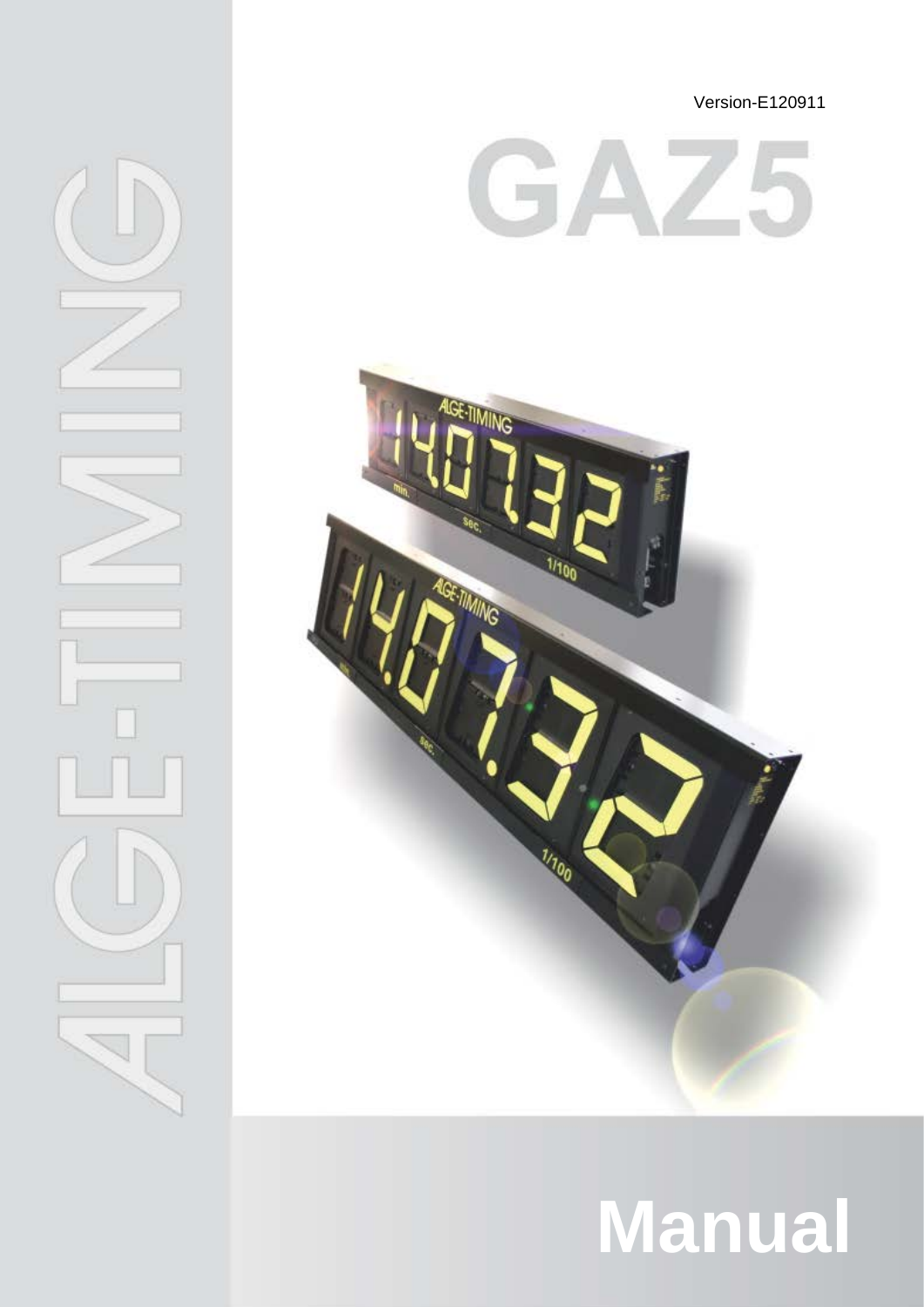



| 1rotation switch            |           |                                                                  |
|-----------------------------|-----------|------------------------------------------------------------------|
|                             |           | 2toggle switch (format setting)                                  |
|                             |           | $up =$ ID-number and rank                                        |
|                             |           | $middle = minutes/seconds/1/100$                                 |
|                             |           | $down = hours/minutes/seconds$                                   |
|                             |           | 3toggle switch (function setting)                                |
|                             | <b>up</b> | $=$ RS485 operation                                              |
|                             |           | $middle =$ RS232 operation                                       |
|                             |           | $down =$ internal clock                                          |
| 4data input/output          |           |                                                                  |
|                             |           | banana socket yellow and black – RS232 - identical on other side |
|                             |           | 5data input/output: banana socket white and blue - RS485         |
|                             |           | 6data input/output: banana socket white and blue - RS485         |
|                             |           | 7 Amphenol connection (RS232 and power supply - double-sided)    |
| 8on/off switch*             |           |                                                                  |
| 9fuse for battery (T3.15A)* |           |                                                                  |
| 10battery condition LED*    |           |                                                                  |
|                             |           | 11 AC-power and charging LED**                                   |
| 12fuse for mains **         |           |                                                                  |
|                             |           |                                                                  |
|                             |           |                                                                  |

\* Only display boards with integrated powerpack PP5

\*\* Only display boards with integrated powerpack PP5 or power supply unit PS5

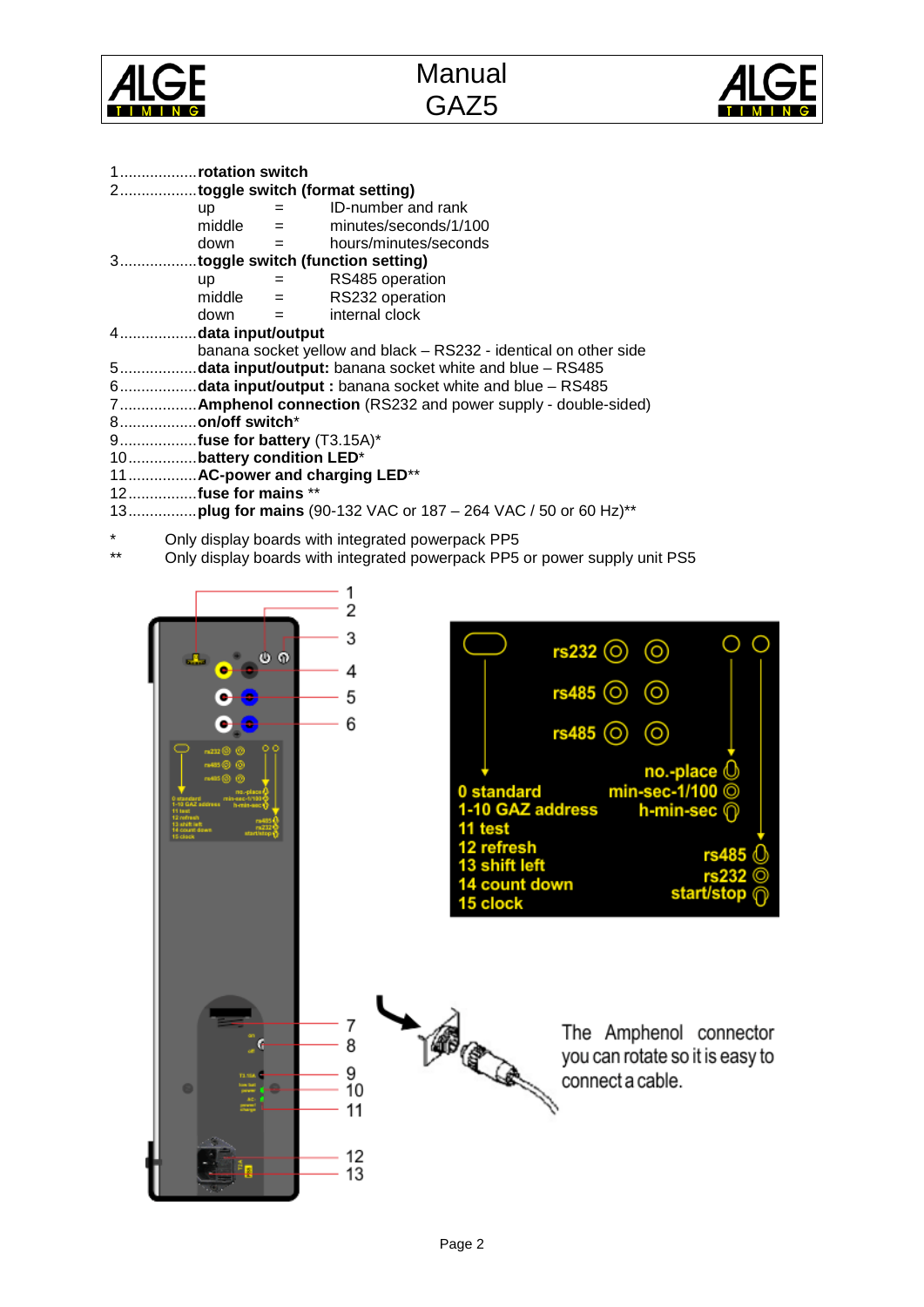



## **Important Information**

#### **General**

Before using your ALGE-TIMING device read the complete manual carefully. It is part of the device and contains important information about installation, safety and its intended use. This manual cannot cover all conceivable applications. For further information or in case of problems that are mentioned not at all or not sufficiently detailed, please contact your ALGE-TIMING representative. You can find contact details on our homepage [www.alge-timing.com](http://www.alge-timing.com/)

#### **Safety**

Apart from the information of this manual all general safety and accident prevention regulations of the legislator must be taken into account.

The device must only be used by trained persons. The setting-up and installation must only be executed according to the manufacturer's data.

#### **Intended Use**

The device must only be used for its intended applications. Technical modifications and any misuse are prohibited because of the risks involved! ALGE-TIMING is not liable for damages that are caused by improper use or incorrect operation.

#### **Power supply**

The stated voltage on the type plate must correspond to voltage of the power source. Check all connections and plugs before usage. Damaged connection wires must be replaced immediately by an authorized electrician. The device must only be connected to an electric supply that has been installed by an electrician according to IEC 60364-1. Never touch the mains plug with wet hands! Never touch live parts!

#### **Cleaning**

Please clean the outside of the device only with a smooth cloth. Detergents can cause damage. Never submerge in water, never open or clean with wet cloth. The cleaning must not be carried out by hose or high-pressure (risk of short circuits or other damage).

#### **Liability Limitations**

All technical information, data and information for installation and operation correspond to the latest status at time of printing and are made in all conscience considering our past experience and knowledge. Information, pictures and description do not entitle to base any claims. The manufacturer is not liable for damage due to failure to observe the manual, improper use, incorrect repairs, technical modifications, use of unauthorized spare parts. Translations are made in all conscience. We assume no liability for translation mistakes, even if the translation is carried out by us or on our behalf.

#### **Disposal**

If a label is placed on the device showing a crossed out dustbin on wheels (see drawing), the European directive 2002/96/EG applies for this device.

Please get informed about the applicable regulations for separate collection of electrical and electronical waste in your country and do not dispose of the old devices as household waste. Cor-

rect disposal of old equipment protects the environment and humans against negative consequences!

#### **Copyright by** ALGE-TIMING **GmbH**

All rights reserved. Any duplication, either in full or in part, requires the prior written consent of the copyright holder.

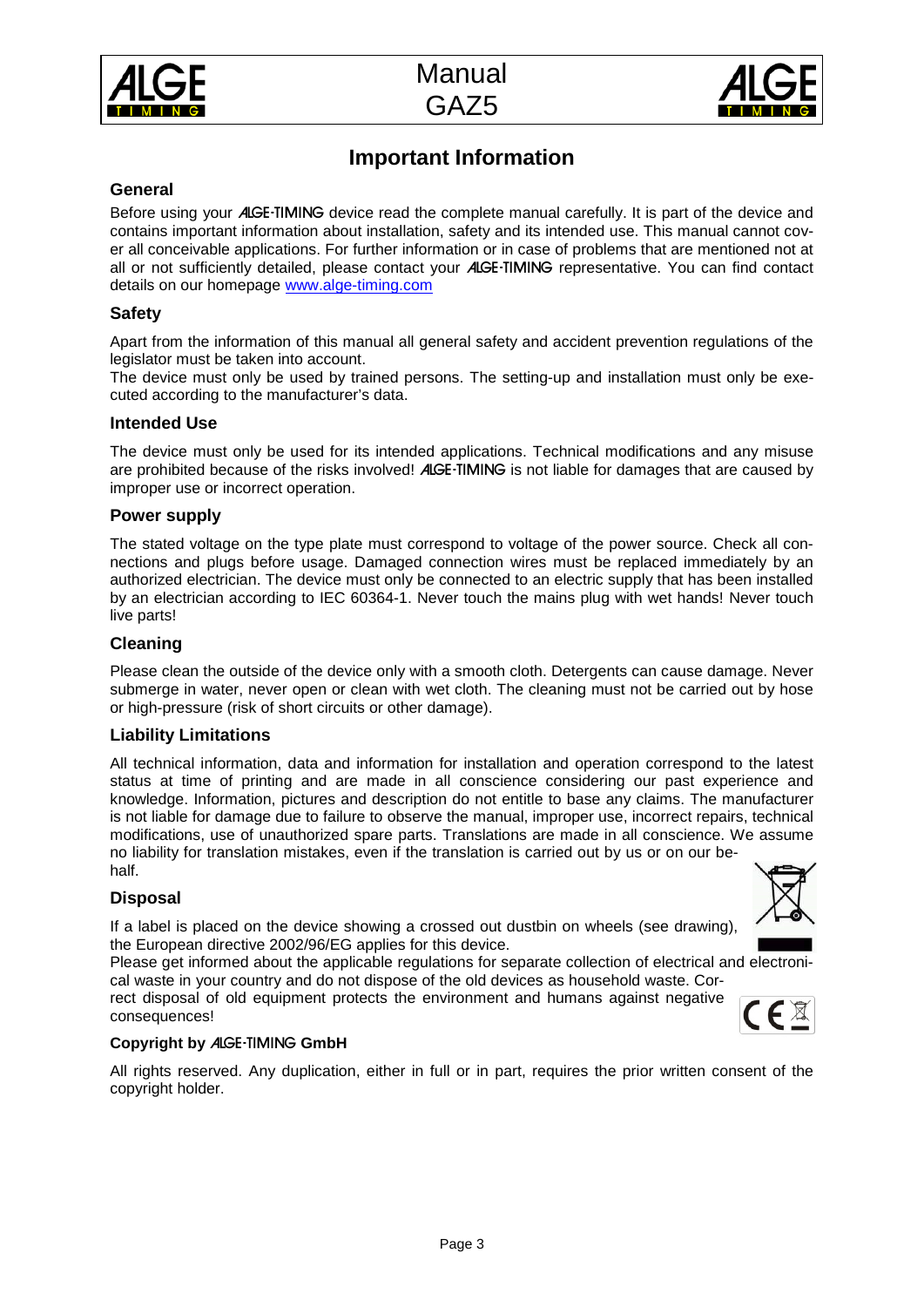



## **Table of Contents**

| 1                                    |  |
|--------------------------------------|--|
| 2<br>2.1<br>2.2<br>2.3<br>2.4<br>2.5 |  |
| 3<br>3.1<br>3.2<br>3.3<br>3.4<br>3.5 |  |
| 4<br>4.1<br>4.2<br>4.3<br>4.4        |  |
| 5<br>5.1<br>5.2                      |  |
| 6                                    |  |
| 7<br>7.1<br>7.1.1<br>7.1.2<br>7.1.3  |  |
| 8                                    |  |
| 9                                    |  |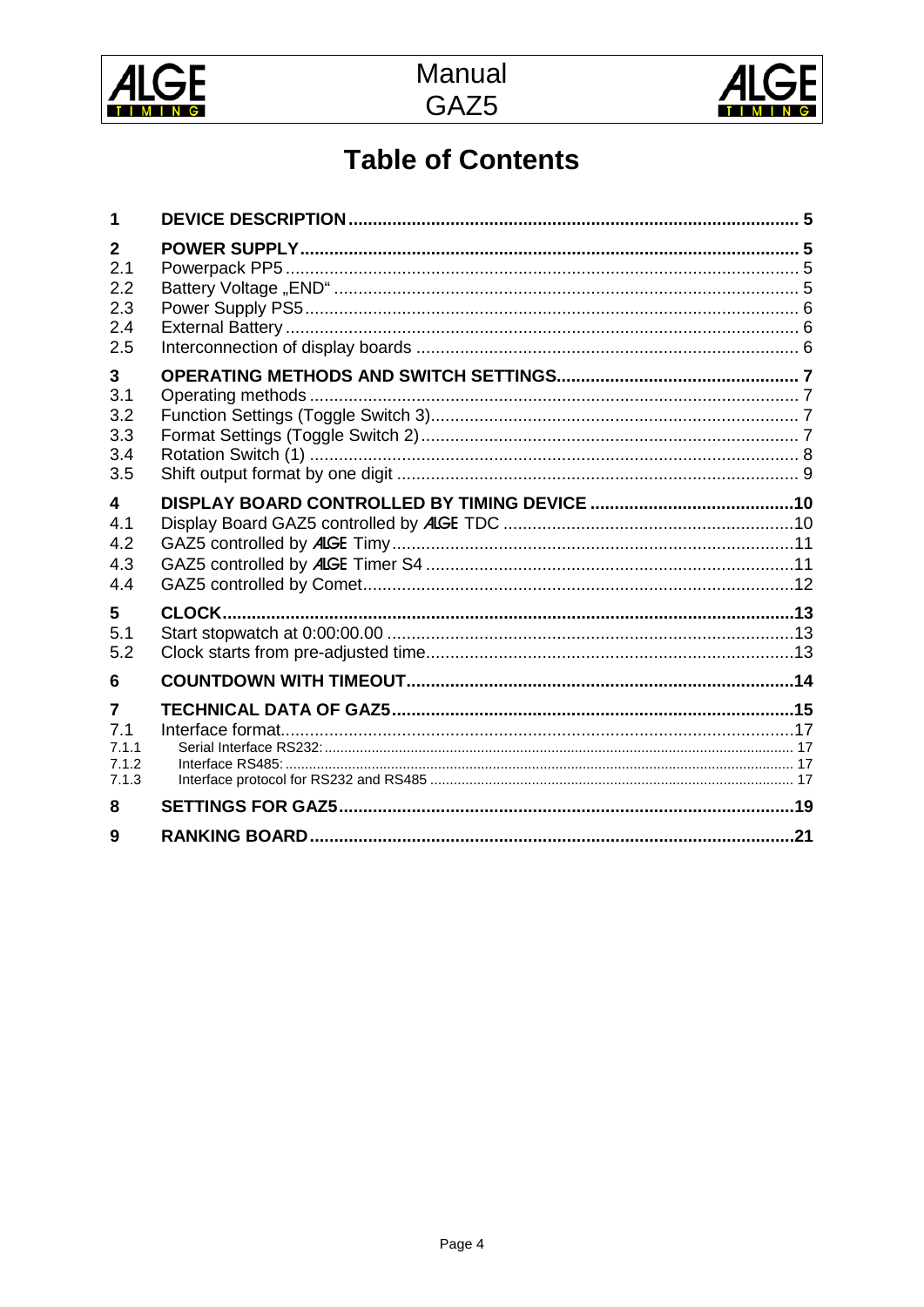



## <span id="page-4-0"></span>**1 DEVICE DESCRIPTION**

The ALGE display boards of the fifth generation feature state-of-the-art techniques (C-MOS, microprocessor with watchdog).

In a shapely, plastic coated aluminium casing 7-segment digits are integrated to form the scoreboard. Available in 15, 25, 45 cm digit height, the digits guarantee a perfect readability.

Due to the low energy consumption, an operation with built-in rechargeable batteries is possible – on request, we assemble the PP5 into the display board.

ALGE display boards are ideal for far viewable displays of numerical data like time, speed, width, height, laps, valuation, weights, prices, temperatures, winning figures, exchange rates, etc. ...

The display board can be used as data receiver (e.g. of ALGE timing devices or of the handyterminal ALGE Comet or Timy) or as autonomous clock.

#### **ATTENTION!!**

If the display board is often or continuously used outdoor, we recommend executing the digit test more often than during indoor use. So you can avoid segments blockage.

## <span id="page-4-1"></span>**2 POWER SUPPLY**

There are different possibilities for the power supply of the display board GAZ5.

The power supply is carried out by power pack (PP5), power supply (PS5) or an external supply.

## <span id="page-4-2"></span>*2.1 Powerpack PP5*

The power pack PP5 is built in on request. The power pack consists of NiMh-batteries (12V, 4.5Ah) and a charger (90-132 VAC and 187 – 264 VAC / 50 or 60 Hz).

A mains operation is even possible with empty batteries!

We do not offer the 45 cm figure height models with PP5.

#### **Charging of the NiMh-batteries:**

- Switch off the display board with switch (8), if no operation is necessary during the charging process.
- Connect provided line cord on the right side of the GAZ (13) and on 220V net.
- Charge pilot lamp (11) lights up.
- The charging time for full charging is approx. 14 hours (the charger is guarded by a charging protection).

#### **Operation time after full charging as regular clock:**

- GAZ with 15 cm digit height: approx. 70 hours
- GAZ with 25 cm digit height: approx. 35 hours

<span id="page-4-3"></span>At low temperatures, the operating time decreases (at  $-20^{\circ}$ C = 20% less performance).

## **2.2 Battery Voltage "END"**

If the display shows "End", it means that the battery voltage is too low. The microprocessor switches off and the display board must be charged. If you connect the display board to the net, the display board automatically switches on. Previous adjustments like Refresh are stored und continue functioning.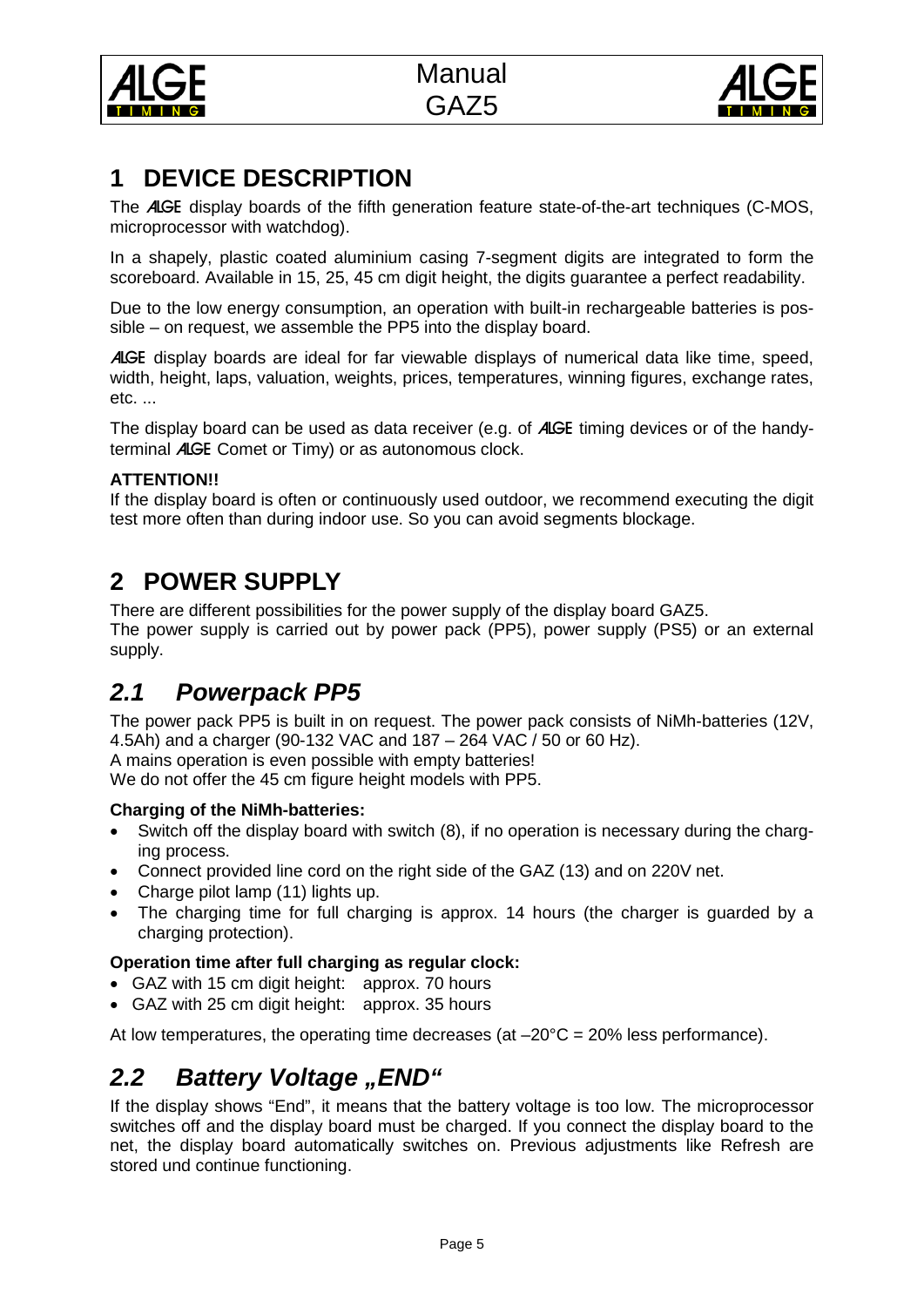



## <span id="page-5-0"></span>*2.3 Power Supply PS5*

A power supply unit is built into the display board on request. With a special plug, you can connect the display board directly to mains (90-132 VAC or 187 – 264 VAC / 50 or 60 Hz).

## <span id="page-5-1"></span>*2.4 External Battery*

A 12V battery (car battery) with at least 2Ah must be connected to the display board. Please pay attention to the fact that the polarity of the battery clips is right  $[connect (+) with (+) and (-) with (-)].$ 



## <span id="page-5-2"></span>*2.5 Interconnection of display boards*

If two display boards are interconnected (e.g. rank/bib board and time board), only one display board should be connected to a power pack, a power supply or to a battery. Please use the cable 033-01.

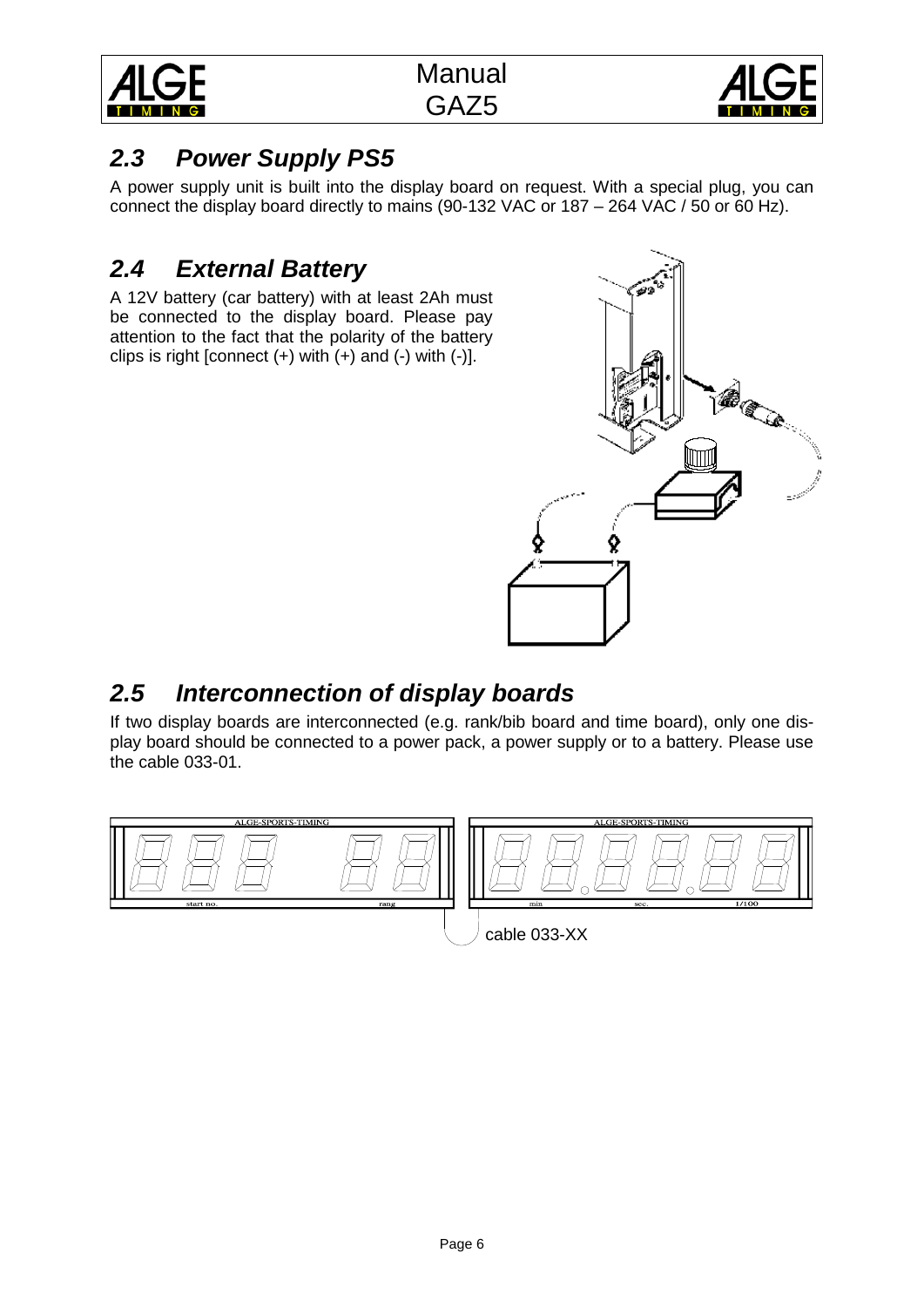



## <span id="page-6-0"></span>**3 OPERATING METHODS AND SWITCH SETTINGS**

## <span id="page-6-1"></span>*3.1 Operating methods*

The display board can be used as data receiver or as an autonomous (independent) clock.

- Data receiver of:<br>**ALGE TdC 8001** 
	-
	- ALGE TdC 4000 ALGE Comet
	- ALGE OPTIc2 ALGE Timer S4
	-
	- ALGE OPTIc<br>- ALGE OPTI 1sw ALGE Self Time
	- PC
- ALGE Timy / Timy 2
- ALGE TdC 8000 ALGE Videotimer VT2
	-
	-
	-
	- ALGE Self Timer SF2

- **Autonomous clock:**
	- Clock, counting up from 0:00.00
	- Clock with pre-adjusted time
	- Countdown with Timeout

## <span id="page-6-2"></span>*3.2 Function Settings (Toggle Switch 3)*

Switch between different interfaces and the internal clock with the toggle switch (3).

#### **Toggle Switch (3) up:**

 $\hat{P}$  Display board shows data from RS485 interface  $\overline{d}$ 

#### **Toggle Switch (3) in middle position:**

Display board shows data from RS232 interface

#### **Toggle Switch (3) down:**

Display board shows the internal clock

## <span id="page-6-3"></span>*3.3 Format Settings (Toggle Switch 2)*

The toggle switch (2) controls the output format. The above mentioned data correspond to a 6 digits standard display board.

#### **Toggle Switch (3) up:**

- Rotation switch (1) at 0: display of start number (3 digits) and rank (2 digits) if a ALGE TdC is connected
- - Rotation switch (1) at 13: display of ID-number (3 digits) and hours (2 digits) if ALGE TDC is connected

#### **Toggle Switch (3) in middle position:**



- Rotation Switch (1) at 0: display of time in minutes, seconds, tenth and hundredth
- Rotation Switch (1) at 13: display of time in minutes (1-digit), seconds, thousandths

#### **Toggle Switch (3) down:**

- Rotation Switch (1) at 0: display of time in hours, minutes and seconds
- Rotation Switch (1) at 13: display of time in hours (1 digit), minutes, seconds and tenths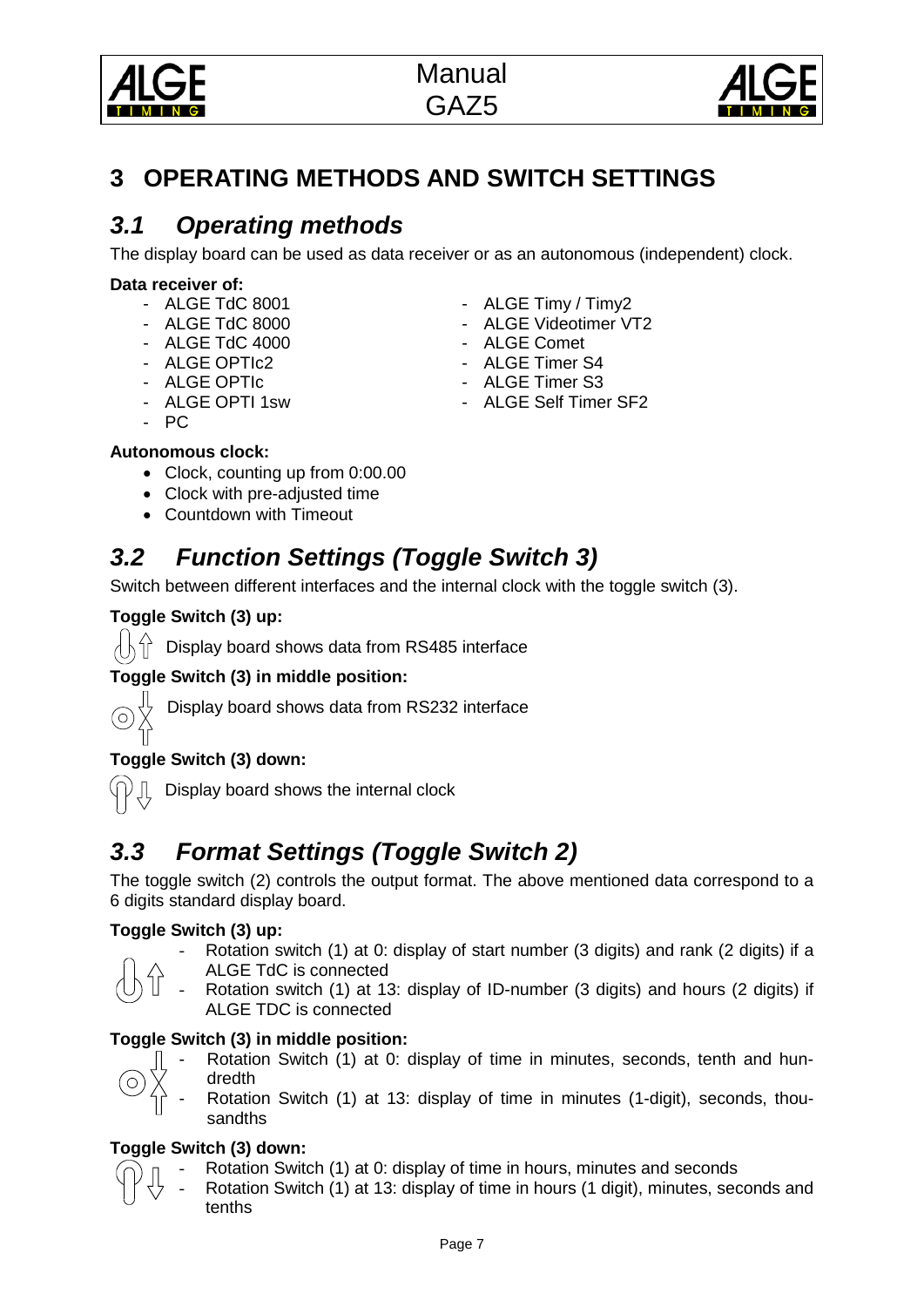



## <span id="page-7-0"></span>*3.4 Rotation Switch (1)*

The rotation switch (1) has 16 different types of settings. Used as data receiver, you work in position 0 or 13 (all outputs are shifted by one position to the left) The functions for the autonomous clock will be active in position 14 and 15



| 0  Standard    |                     |
|----------------|---------------------|
|                | 1 - 10  GAZ address |
| 11 Test        |                     |
| 12 Refresh     |                     |
| 13  Shift left |                     |
|                | 14 Count down       |
| 15 Clock       |                     |

**Standard 0** If the GAZ works as data receiver of **ALGE** timing device the switch is set to position 0.

- **GAZ address 1 – 10** Settings 1 to 10 are used for addressing at operations with ALGE Selftimer or interconnected display boards.
- **Test 11** Setting 11 contains a test program, with which you can check every single digit. With the toggle switch (3) you can chose different kinds of testing programs.



all digits change between the display of 8 and blank

**Refresh 12** Setting 12 is responsible for the refresh. The refresh causes that the GAZ writes all figures anew every 10 seconds. This feature is used for GAZ e.g. mounted on a car-top. In this case it may happen that the figures are not written correctly due to vibrations of the car. After switching on "refresh", the display shows "r on". Adjust the shift switch to the requested position. **Shift 13** Setting 13 shifts all digits by one position to the left. Apart from that, it has the same function as setting 0. Shift is necessary if tenth or thousandth seconds must be shown at the last digit of the display board (e.g. car sports, speed skating, cross country skiing, skeleton...)

#### **Countdown 14** Setting 14 is responsible for the countdown operation (see chapter 6).

#### **Clock 15** Setting on 15 is responsible for the internal clock (see chapter 5)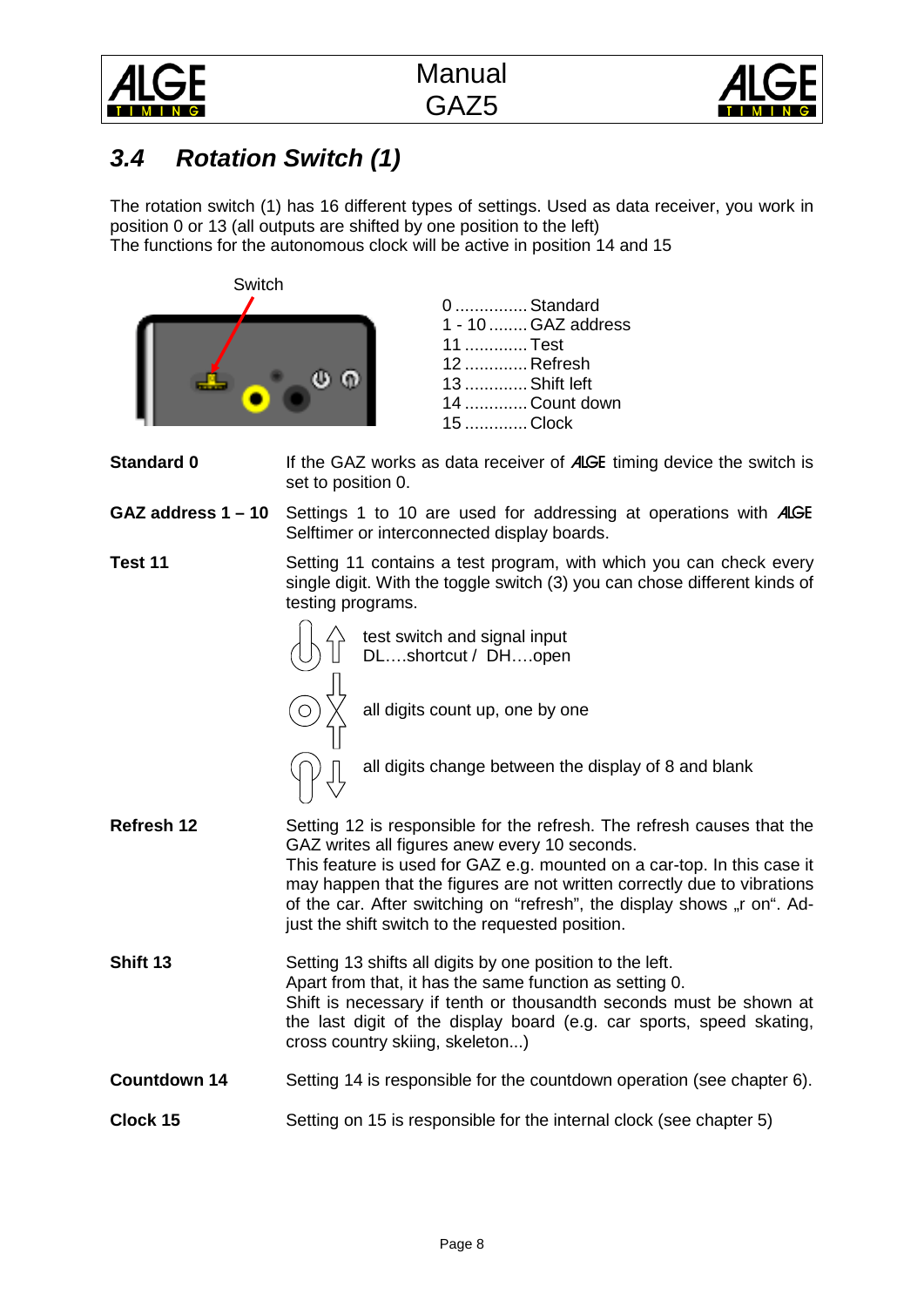



## <span id="page-8-0"></span>*3.5 Shift output format by one digit*

It is possible to shift the output format of the GAZ by one digit to the left. Set the switch (1) to position 13. This is required for sports, where tenth or thousandth seconds must be shown (e.g. motor sports, speed skating, and skeleton)

|              |              |              |              |              |              | <b>Position of</b> | <b>Positon of</b> |
|--------------|--------------|--------------|--------------|--------------|--------------|--------------------|-------------------|
| <b>Digit</b> | <b>Digit</b> | <b>Digit</b> | <b>Digit</b> | <b>Digit</b> | <b>Digit</b> | <b>Toggle</b>      | <b>Rotation</b>   |
| 6            | 5            |              | 3            | 2            |              | Switch (2)         | Switch (1)        |
| Nh           | Nz           | NE.          |              | Rz           | Re           | top                |                   |
| M            | м            | S            | S            | z            | h            | middle             |                   |
| н            | н            | М            | М            | S            | S            | bottom             |                   |
| Nh           | Nz.          | NE.          |              | н            | н            | top                | 13                |
| M            | S            | S            | 7            | h            |              | middle             | 13                |
| Н            | М            | М            | S            | S            | 7            | bottom             | 13                |

Nh................. Start number (hundredth digit)

Nz ................. Start number (tenth digit)

Ne................. Start number (1 digit)

Rz ................. Rank (tenth digit)

Re................. Rank (1 digit)

H................... Hour

M .................. Minute

S................... Second

z.................... 1/10 Seconds

h ................... 1/100 Seconds

t .................... 1/1000 Seconds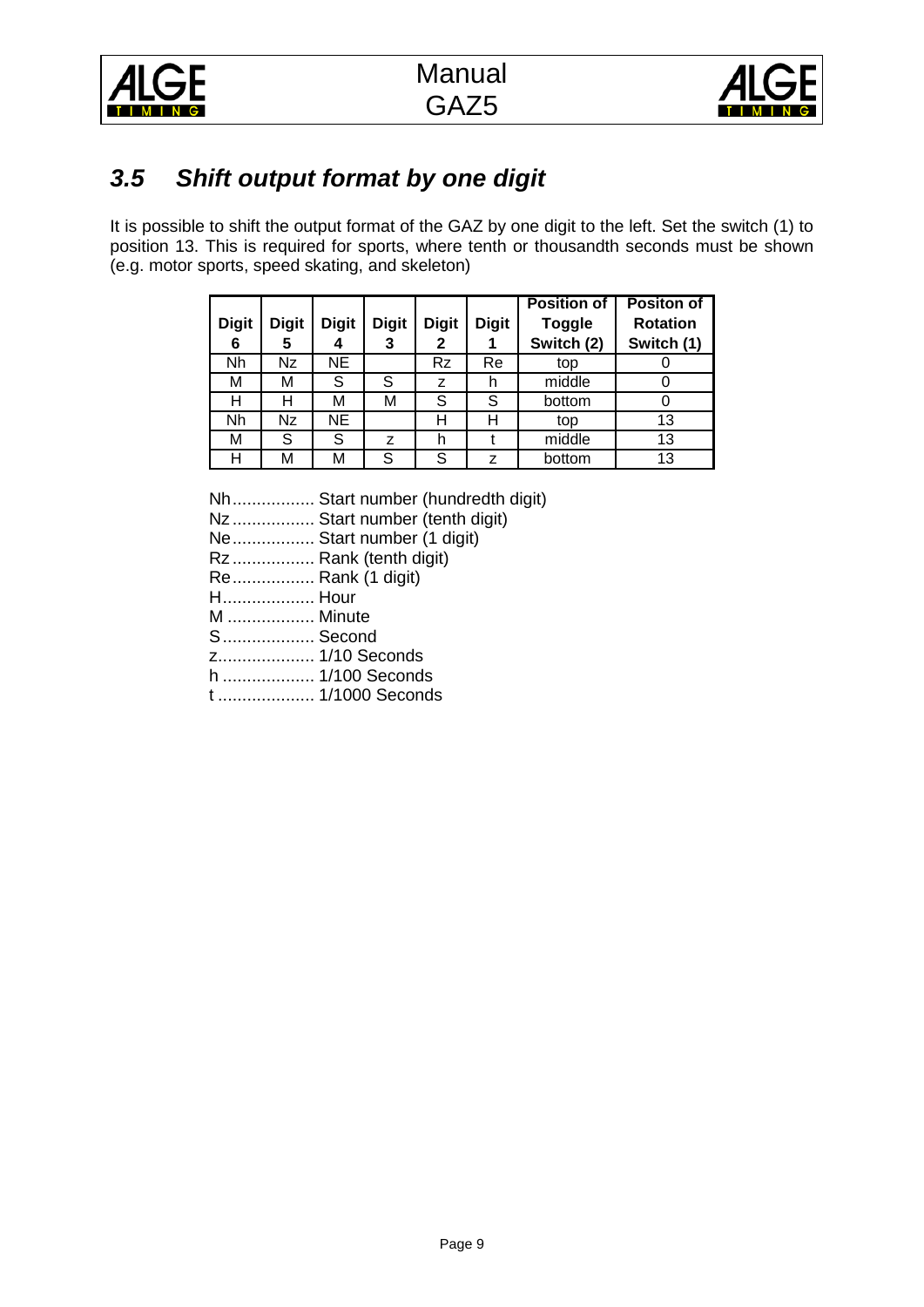

## <span id="page-9-0"></span>**4 DISPLAY BOARD CONTROLLED BY TIMING DEVICE**

## <span id="page-9-1"></span>*4.1 Display Board GAZ5 controlled by* ALGE *TDC*

- Connect data line 010-10 or 037-10 to ALGE TdC and attach the GAZ (4) with a 2-wire cable. Pay attention to the polarity of the GAZ plugs (4), black banana plug to black socket and yellow banana plug to yellow socket.
- Place rotation switch  $(1)$  at  $.0$ " or  $.13$ ".
- Adjust requested display configurations with toggle switch (3) (see chapter 3.3).
	- o Start number / rank
	- o Minutes, seconds, hundredth, (thousandth)
	- o Hours, minutes, seconds (tenth)
- Switch power on
	- o For GAZ with integrated powerpack use switch (7)
	- o For GAZ without powerpack through external power supply (e.g. 12 V battery, mains as described in chapter 2).
- The display board signalizes the program version and subsequently with displaying "ALGE" the operational readiness.
- Switch on **ALGE** TdC and the display board goes blank.
- Select the program that you want use in TdC and start timing. As soon as the TdC shows a running time it also shows on the display.



**TdC 8001** 

For the ALGE TDC4000 use cable 010-01. As soon as the display of the ALGE TDC4000 shows a running time, the GAZ should also show it (otherwise twist the connection plug at ALGE TDC4000 by 180° degrees).

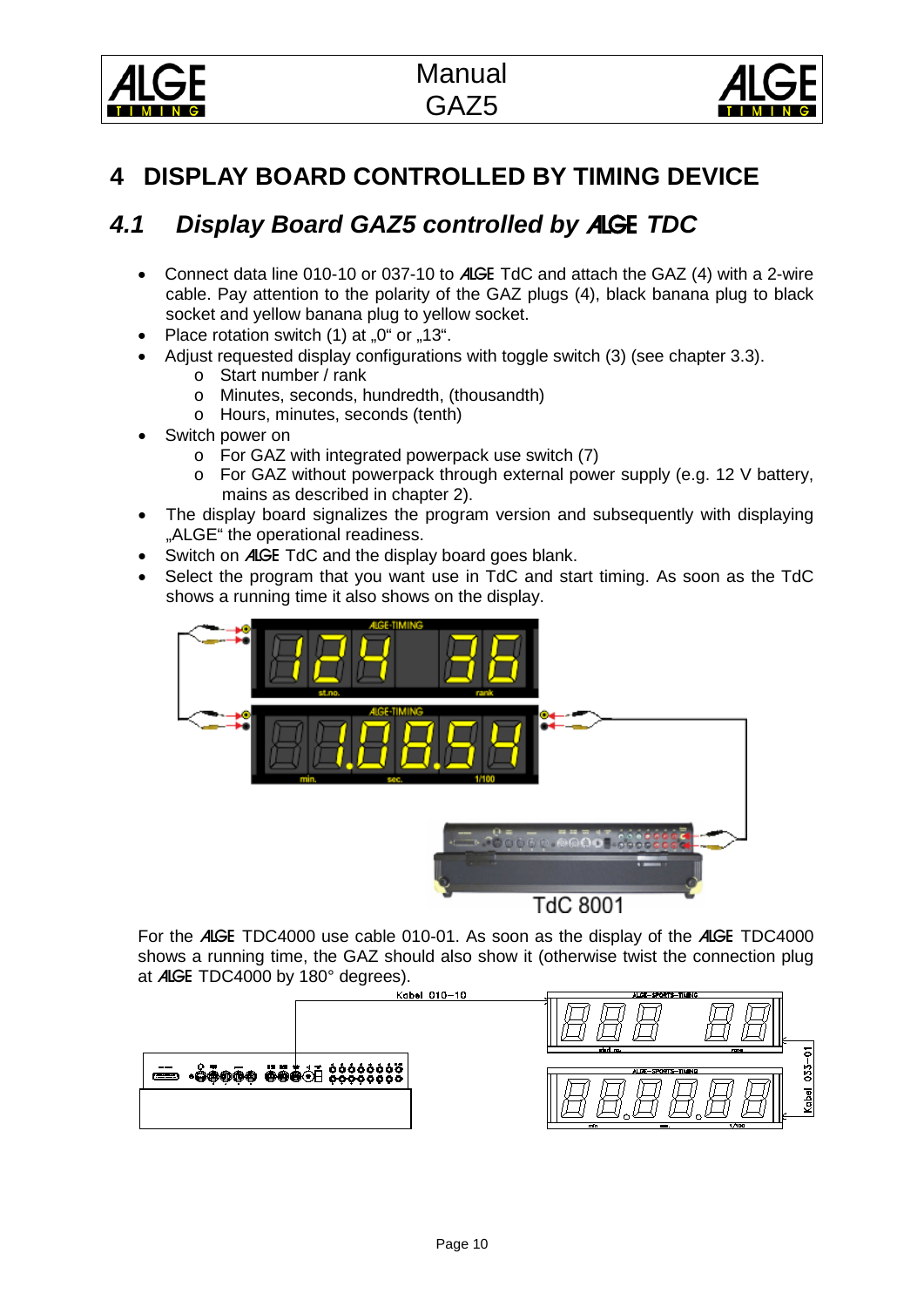

## <span id="page-10-0"></span>*4.2 GAZ5 controlled by* ALGE *Timy*

- Connect data line 037-10 to **AIGE** Timy and attach the GAZ (4) with a 2-wire cable. Pay attention to the polarity of the GAZ plugs (4), black banana plug to black socket and yellow banana plug to yellow socket.
- Place rotation switch  $(1)$  at  $.0$ " or  $.13$ ".
- Adjust requested display configurations with toggle switch (3) (see chapter 3.3).
	- o Start number / rank
	- o Minutes, seconds, hundredth, (thousandth)
	- o Hours, minutes, seconds (tenth)
- Switch power on
	- o For GAZ with integrated powerpack use switch (7)
	- o For GAZ without powerpack through external power supply (e.g. 12 V battery, mains as described in chapter 2).
- The display board signalizes the program version and subsequently with displaying "ALGE" the operational readiness.
- Switch on ALGE Timy and the display board goes blank.
- Select the program that you want use in Timy and start timing. As soon as the Timy shows a running time it also shows on the display.



## <span id="page-10-1"></span>*4.3 GAZ5 controlled by* ALGE *Timer S4*

- Connect data line 010-10, 037-10 or 060-10 to ALGE Timer S4 and attach the GAZ (4) with a 2-wire cable. Pay attention to the polarity of the GAZ plugs (4), black banana plug to black socket and yellow banana plug to yellow socket.
- Place rotation switch  $(1)$  at  $.0$ " or  $.13$ ".
	- Adjust requested display configurations with toggle switch (3) (see chapter 3.3).
		- o Minutes, seconds, hundredth, (thousandth)
			- o Hours, minutes, seconds (tenth)
- Switch power on
	- o For GAZ with integrated powerpack use switch (7)
	- o For GAZ without powerpack through external power supply (e.g. 12 V battery, mains as described in chapter 2).
- The display board signalizes the program version and subsequently with displaying "ALGE" the operational readiness.
- Switch on ALGE Timer S4 and the display board goes blank.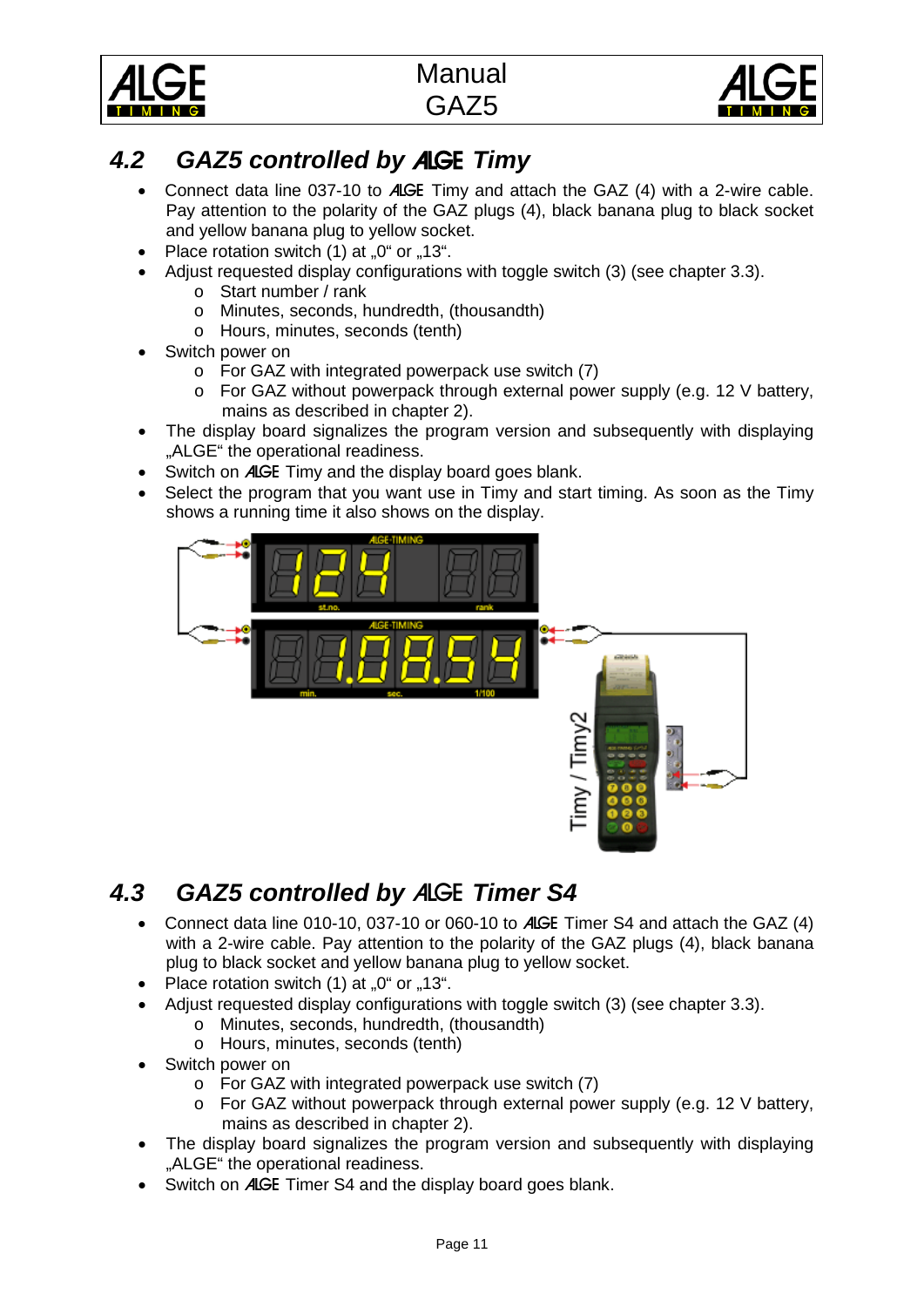



• Select the program that you want use in Timer S4 and start timing. As soon as the timing device shows a running time it also shows on the display.



Cable 010-10, 037-10 or 060-10 from ALGE Timer S4 to the display board can be lengthened with a 2-wire cable (for approx. 1km). You can also use ALGE cable reels KT300 (300m) or KT500 (500m) as extension.

## <span id="page-11-0"></span>*4.4 GAZ5 controlled by Comet*

- Connect data line 030-10 to ALGE Comet and attach the GAZ (4) with a 2-wire cable. Pay attention to the polarity of the GAZ plugs (4), black banana plug to black socket and yellow banana plug to yellow socket.
- Place rotation switch  $(1)$  at  $.0$ " or  $.13$ ".
- Adjust requested display configurations with toggle switch (3) (see chapter 3.3).
	- o Minutes, seconds, hundredth, (thousandth)
	- o Hours, minutes, seconds (tenth)
- Switch power on
	- o For GAZ with integrated powerpack use switch (7)
	- o For GAZ without powerpack through external power supply (e.g. 12 V battery, mains as described in chapter 2).
- The display board signalizes the program version and subsequently with displaying "ALGE" the operational readiness.
- Switch on **ALGE** Comet and the display board goes blank.
- Select the program that you want use in the Comet and start timing. As soon as the timing device shows a running time it also shows on the display.



Cable 030-10 is a 3-wire cable, which supplies the ALGE Comet from the display board.

Cable 060-10 is a 2-wire cable, which is particularly used in connection with cable reels KT300 or KT500. With these cables, ALGE Comet is not supplied from the display board.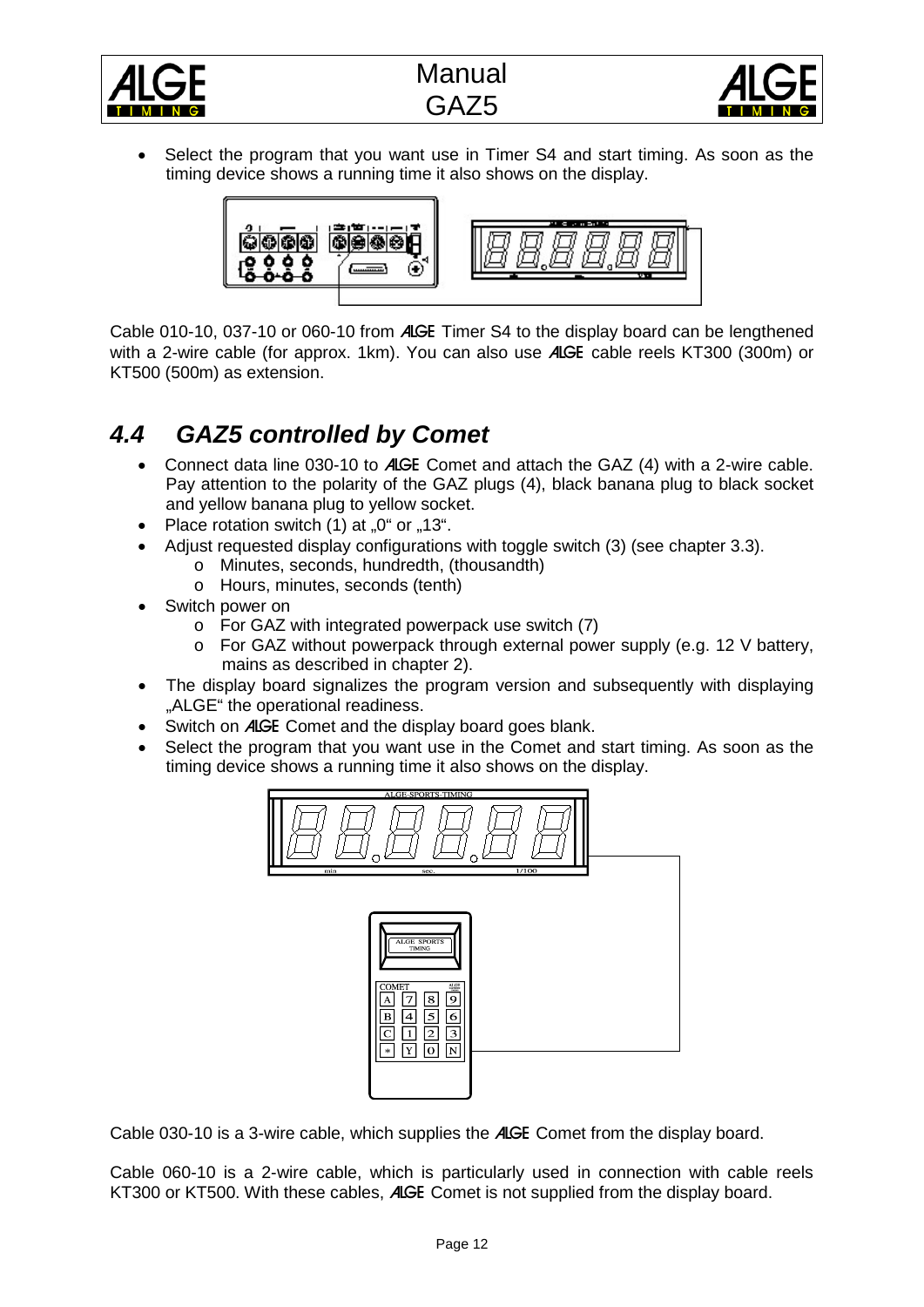



## <span id="page-12-0"></span>**5 CLOCK**

## <span id="page-12-1"></span>*5.1 Start stopwatch at 0:00:00.00*

- Place rotation switch (1) at position 15.
- Select time format with toggle switch (2) on middle position (min, sec, 1/100) or down position (hour, min, sec).
- Put toggle switch (3) in middle position (RS232).
- Connect push-button 023-02 to GAZ5 banana plugs (4) or use toggle switch (3) as switch (position start/stop gives a start or stop impulse).
- Switch GAZ on and wait until it shows 0:00.00.
- Trigger push-button, clock starts.
- Trigger push-button again and time stops (intermediate time).
- Trigger push-button again and time continues (after intermediate time).
- Reset the clock to 0:00.00 by pushing the push-button until "ALGE" appears.

## <span id="page-12-2"></span>*5.2 Clock starts from pre-adjusted time*

- Place rotation switch (1) at position 15.
- Select time format with toggle switch (2) on middle position (min, sec, 1/100) or down position (hour, min, sec).
- Put toggle switch (3) in middle position (RS232).
- Connect push-button 023-02 to GAZ5 banana plugs (4) or use toggle switch (3) as switch (position start/stop gives a start or stop impulse).
- Switch on GAZ and wait until it shows 0:00.00.
- Set the start time by pressing the push-button until the first digit that you want to change shows zero (0).
- Trigger push-button until it shows the desired value and keep it pressed until it shows the next digit that you want to change.
- Continue until you have adjusted the start time.
- Trigger push-button to start the clock.
- Trigger push-button again and time stops (intermediate time).
- Trigger push-button again and time continues (after intermediate time).
- Reset the clock to 0:00.00 by pushing the push-button, until "ALGE" appears.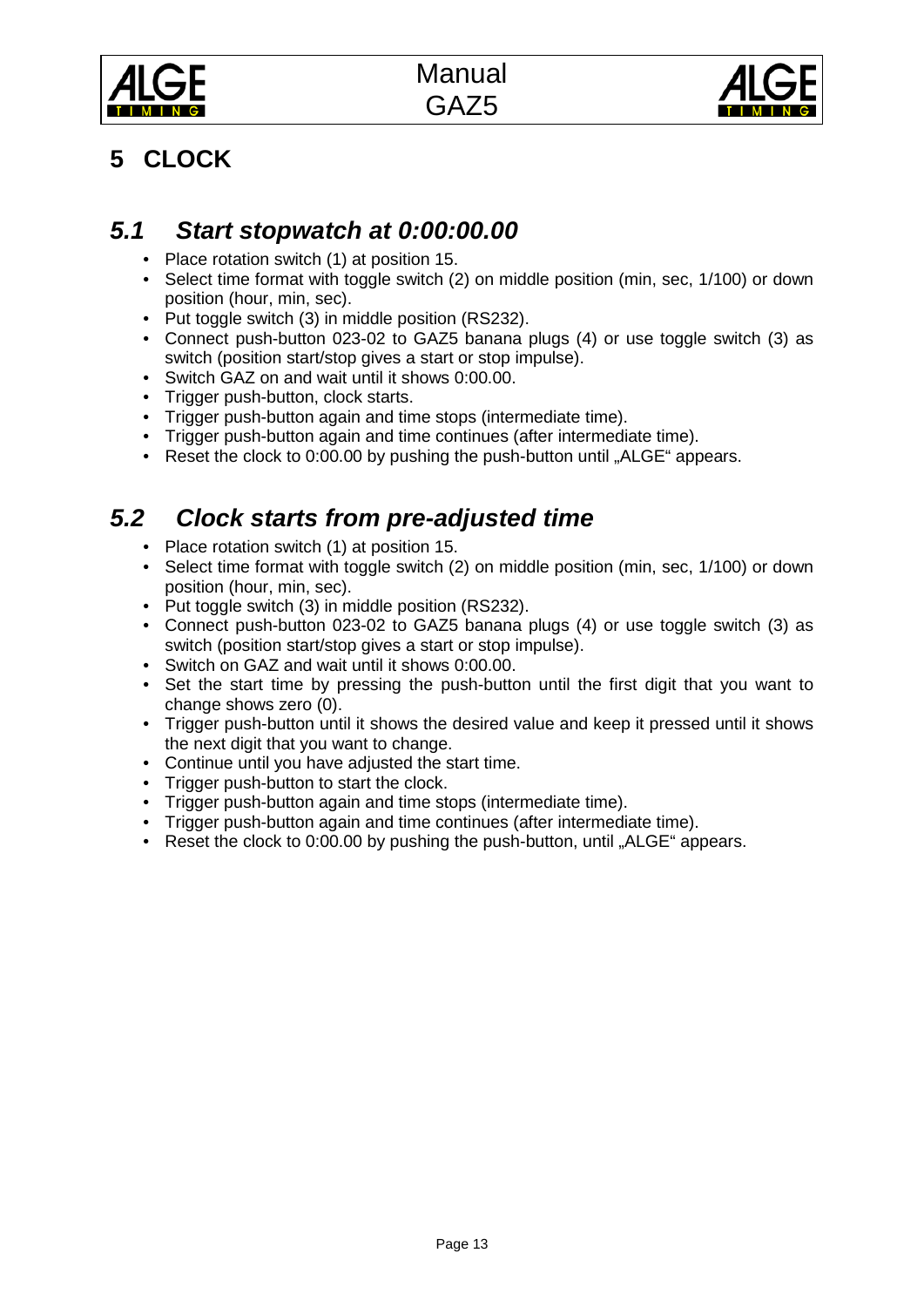



## <span id="page-13-0"></span>**6 COUNTDOWN WITH TIMEOUT**

As countdown time, you can at the most indicate 99 hours, 59 minutes and 59 seconds. The countdown starts at the pre-adjusted time and ends at zero.

- Place rotation switch (1) at position 14.
- Select time format with toggle switch (2) on middle position (min, sec, 1/100) or down position (hour, min, sec).
- Put toggle switch (3) in middle position (RS232).
- Connect push-button 023-02 to GAZ5 banana plugs (4) or use toggle switch (3) as switch (position start/stop gives a start or stop impulse).
- Switch GAZ on and wait until it shows 0:00.00.
- Set the countdown start time by pressing the push-button until the first digit that you want to change shows zero (0).
- Trigger push-button until it shows the value that you want on this digit and keep it pressed until it shows the next number that you want to change.
- Continue until you have adjusted the countdown time.
- Trigger push-button to start the countdown.
- Trigger push-button again to stop the countdown (timeout).
- Trigger push-button again and time continues to count down.
- Reset the clock to 0:00.00 by pushing the hand switch, until "ALGE" appears.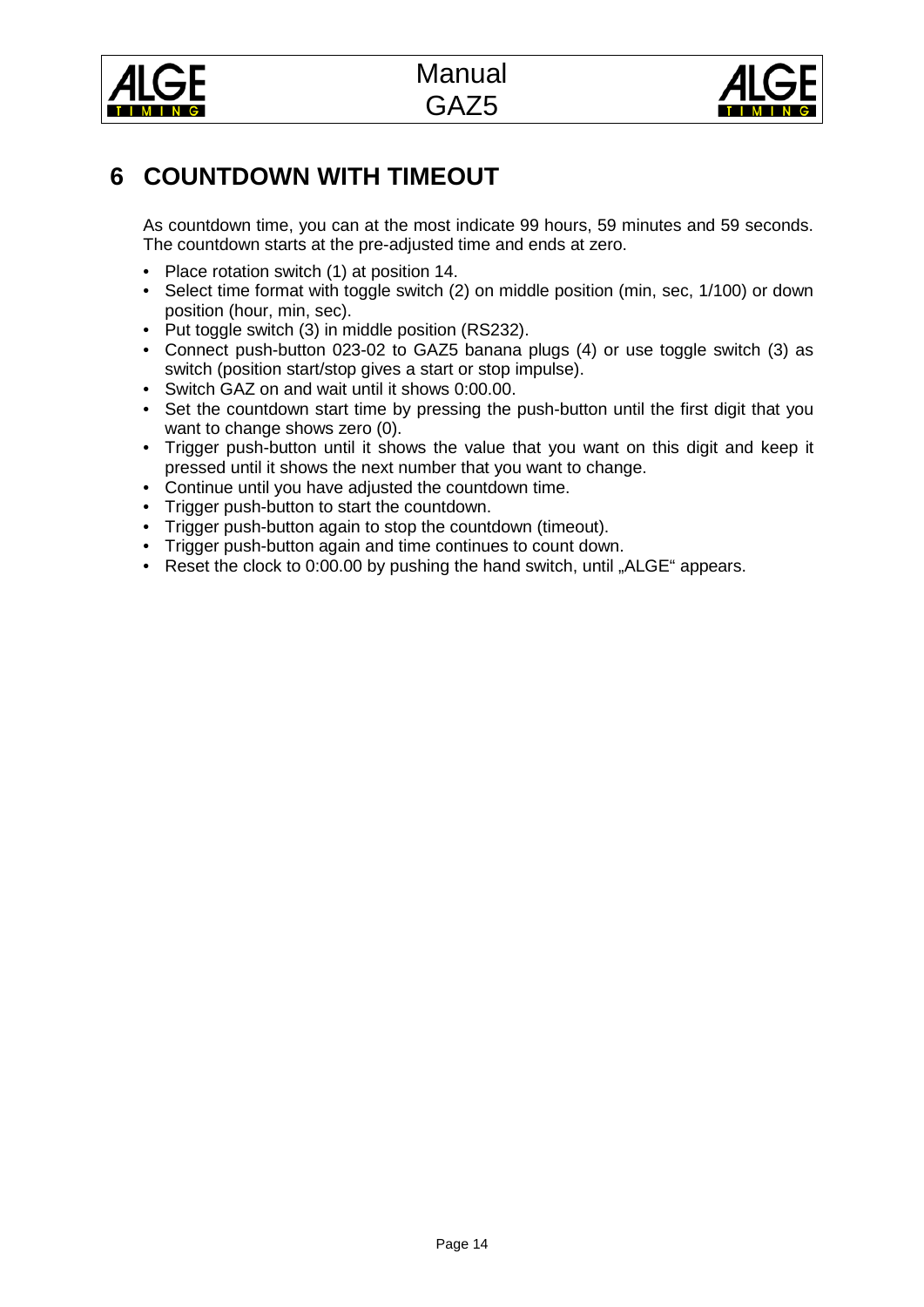



## <span id="page-14-0"></span>**7 TECHNICAL DATA OF GAZ5**

- *Electronic:* Microprocessor technology in CMOS-technique with watchdog.
- **Display elements:** Bistable 7-segment digits, yellow on black ground, minor electric power consumption, best readability, great operating safety
- **Casing:** Aluminium casing, plastics coated (black) with plexi cover, designed for outdoor usage
- **Time Base:** Quartz oscillator with 9.2160 MHz

**Power Consumption:** Standby Current: 10 mA (Surge current per segment in operating moment (every second at running clock))

| <b>Figure Height</b> | max. Current     | Impulse Duration |
|----------------------|------------------|------------------|
| $150 \text{ mm}$     | $123 \text{ mA}$ | $120 \text{ ms}$ |
| 250 mm               | 360 mA           | $120 \text{ ms}$ |
| 450 mm               | 360 mA           | $150 \text{ ms}$ |

**Connections:** Two Amphenol plugs (left and right on each side of display board)

- 1 ......+11 to 20 Volt 2 ......0 Volt
- 3 ......no connection E......Data
- Lo  $\Omega$ 30

Two data plugs for RS232: Data line (RXD).........yellow Ground .................black Two data plugs for RS485: a ...............................white b ...............................blue **Fuses:** 1 x T 2 A / 220 V ......... mains fuse

1 x T 3.15 A / 220 V ....battery fuse

*Power supply:* **external**: 11 - 20 V DC, 2 A

**Power Pack PP5:** rechargeable battery and charger are built into display board (on request).

- *Rechargeable Battery:* NiMh rechargeable batteries • *Capacity:* 4.5 Ah / 12 V
- *Charging time:* 14 hours
- *Operating duration:* approx. 30 hours (25 cm digit height)
- *Charging connection:* 90-132 VAC and 187–264 VAC / 50 60Hz (built-in high voltage protection)

**Power Supply PS5:** built in power supply (on request).

- 
- *Mains supply:* 90-132 VAC and 187 264 VAC / 50 - 60 Hz

*Temperature range:* -25 to 50°C (-13 to 122 F)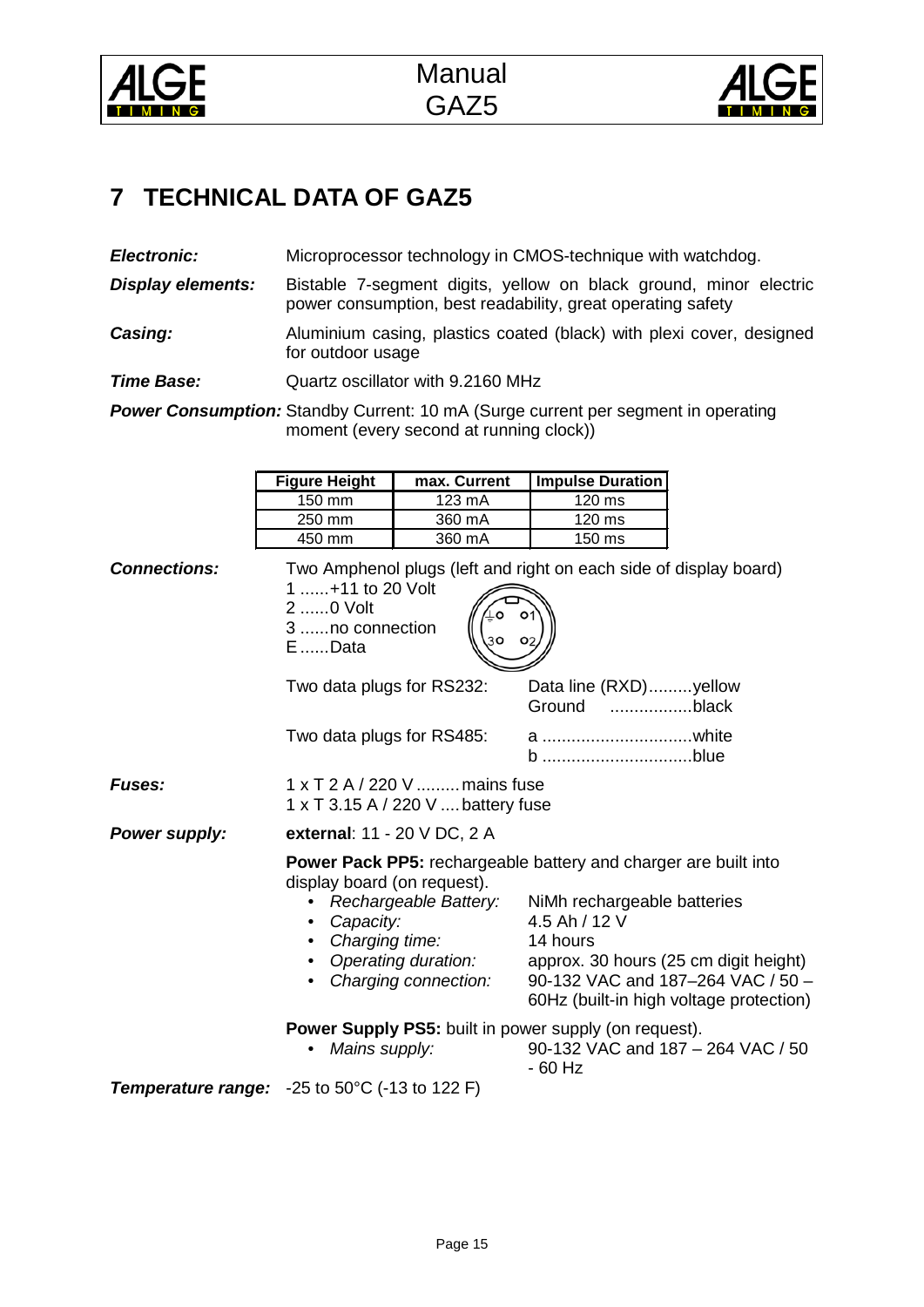



### *Dimensions and weights:*



|          |    | Α   | B    |      | D   | Depth | Readability | Operation time |  |  |
|----------|----|-----|------|------|-----|-------|-------------|----------------|--|--|
| Model    | kq | mm) | (mm) | (mm) | mm) | (mm)  | approx. m   | approx. h*     |  |  |
| GAZ5 515 | 12 | 290 | 956  | 556  | 375 | 100   | 60          |                |  |  |
| GAZ5 615 | 13 | 290 | 956  | 556  | 375 | 100   | 75          | 60             |  |  |
| GAZ5 525 | 20 | 393 | 1493 | 1093 | 480 | 100   | 125         | 20             |  |  |
| GAZ5 625 | 21 | 393 | 1493 | 1093 | 480 | 100   | 125         | 20             |  |  |
| GAZ5 545 | 45 | 664 | 2490 | 2090 | 738 | 120   | 225         | 11             |  |  |
| GAZ5 645 | 48 | 664 | 2490 | 2090 | 738 | 120   | 225         | 11             |  |  |

\* At temperatures below 0°C, the operating duration decreases (at  $-20$ °C = approx. 20%)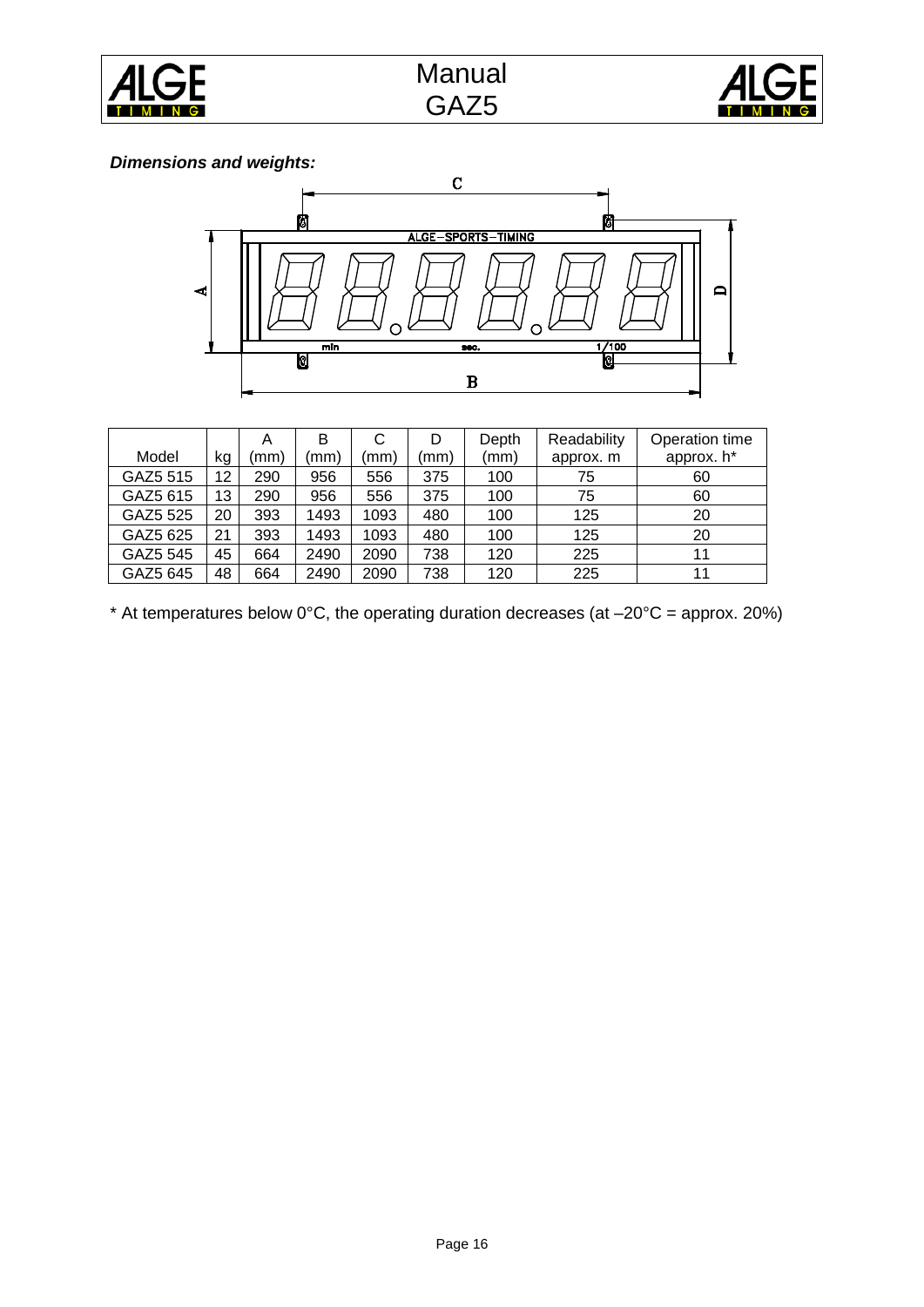



## <span id="page-16-0"></span>*7.1 Interface format*

#### <span id="page-16-1"></span>**7.1.1 Serial Interface RS232:**

Signal compatible with RS232C interface, serial, no handshake operation.

#### *Standard Settings*

2400 Baud (adjusted) 1 Start bit 8 Data ASCII-Bit 1 Stop bit No Parity bit

### <span id="page-16-2"></span>**7.1.2 Interface RS485:**

<span id="page-16-3"></span>Adjusted Baud rate: 2400 Baud

### **7.1.3 Interface protocol for RS232 and RS485**

On the following page the protocols are indicated which can be sent of the ALGE timing devices to the display boards.

- J Identifier for interconnected display board A to J (A = board 1, B = board 2, C = board 3... J = board 10)<br>Nt Start number (thousandth-digit)
- Start number (thousandth-digit)
- Nh Start number (hundredth-digit)<br>Nz Start number (tenth-digit)
- Nz Start number (tenth-digit)<br>Ne Start number (1-digit)
- Start number (1-digit)
- H Hours
- M Minutes<br>S Seconds
- Seconds
- z 1/10 Seconds
- h 1/100 Seconds
- t 1/1000 Seconds<br>Rz Rank (tenth-digit Rank (tenth-digit)
- 
- Re Rank (1-digit)<br>X Carriage Retu Carriage Return (0D Hex.) or Line Feed (0A Hex.) and Carriage Return (0D Hex.)
- . Identifier for running time if dot on fourth digit.
- A ALGE TdC 4000: Identifier for intermediate time 1 (at fourth digit)<br>B ALGE TdC 4000: Identifier for intermediate time 2 (at fourth digit)
- B ALGE TdC 4000: Identifier for intermediate time 2 (at fourth digit)<br>C ALGE TdC 4000: Identifier for ending time (at fourth digit)
- C ALGE TdC 4000: Identifier for ending time (at fourth digit)<br>D ALGE TdC 4000: Identifier for total time (at fourth digit)
- D ALGE TdC 4000: Identifier for total time (at fourth digit)<br>K Comet:  $1 =$  Start channel.  $2 =$  Start channel.  $4 =$  Stop c
- Comet: 1 = Start channel, 2 = Start channel, 4 = Stop channel or 8 = Stop channel
- Tc Timer identification at the Comet (Timer A or B)
- Tt Timer S4 Split and 3-Parcours: Identification parcours A, B or C<br>Pr Identification for Timer S4 parcours
- Pr Identification for Timer S4 parcours<br>PZ Timer S4 Show Jumping: fault point
- Timer S4 Show Jumping: fault points (tenth-digit)
- PE Timer S4 Show Jumping: fault points (1-digit)
- Pz Timer S4 Show Jumping: fault points (1/10 points)<br>Ph Timer S4 Show Jumping: fault points (1/100 points
- Ph Timer S4 Show Jumping: fault points (1/100 points)<br>
#h Timer S4 18-Channel-Timer: continuous number (h
- #h Timer S4 18-Channel-Timer: continuous number (hundredth-digit)
- #z Timer S4 18-Channel-Timer: continuous number (tenth-digit)
- Timer S4 18-Channel-Timer: continuous number (1-digit)
- Pp Timer S4 Parallel slalom: Identification for show jumping
- r Timer S4 Parallel slalom: Identification for red parcours (ASCII r)
- b Timer S4 Parallel slalom: Identification for blue parcours (ASCII b)<br>S Timer S4 Speed: Identification for speed timing
- Timer S4 Speed: Identification for speed timing
- S Timer S4 Speed: Identifier for measurement (01Hex=km/h, 02Hex=m/s or 03Hex=mph)<br>Z Timer S4 Speed: Speed<br>F Timer S4 Swim: Identifier for interconnected display board A to H (A-Tafel1, B-Tafel2
- Timer S4 Speed: Speed
- Timer S4 Swim: Identifier for interconnected display board A to H (A=Tafel1, B=Tafel2... H=Tafel8)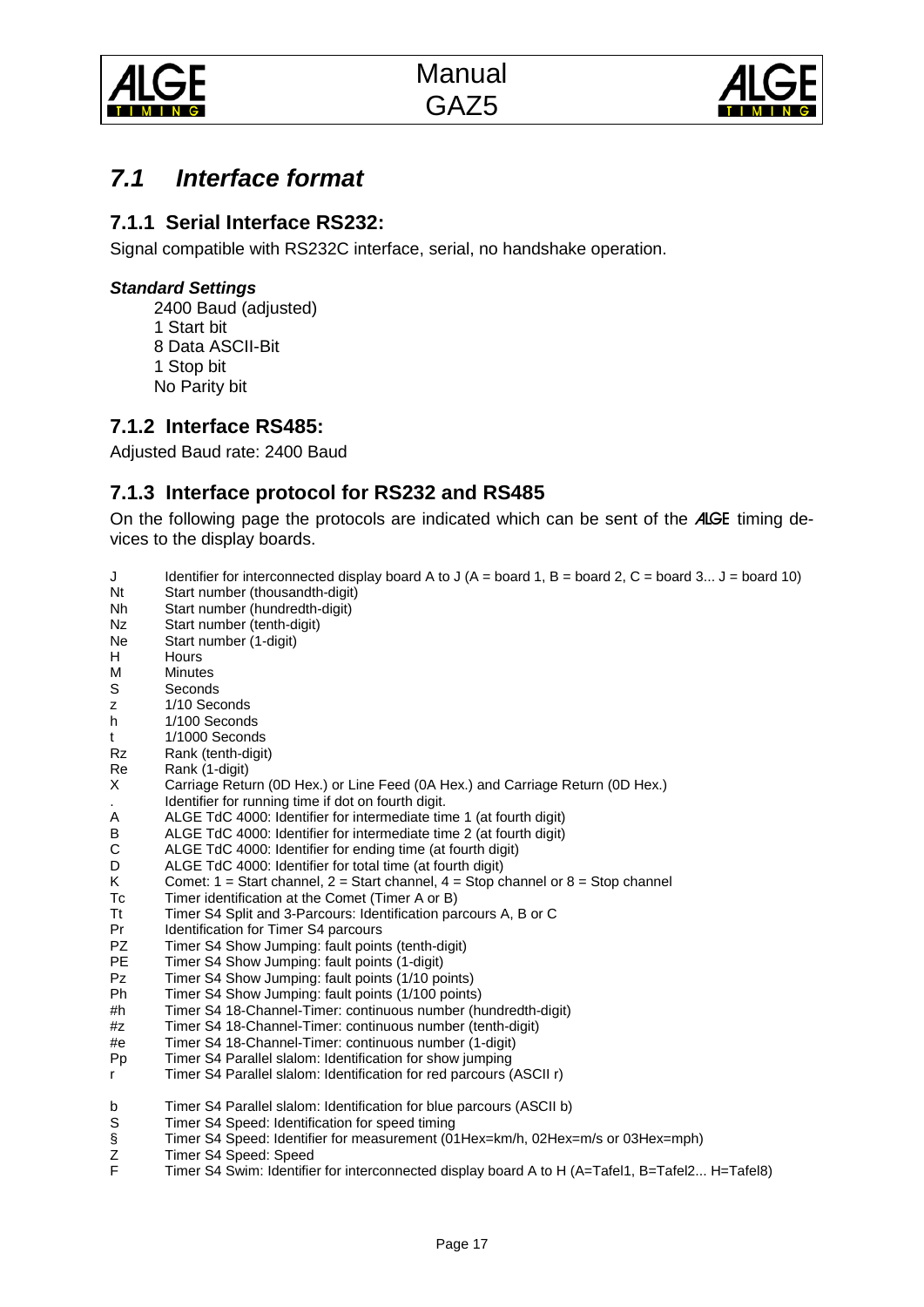

## **Manual** GAZ5



|                | ranking board            | ranking board            | TDC 4000                 | TDC 4000                 | TDC 4000                 | TDC 4000                 | TDC 4000         | Comet Stopwatch | Timer S4 / Split     | Timer S4 / Split | Timer S4 / 3-Parcours | Timer S4 / 3-Parcours    | Timer S4 / Show Jumping | Timer S4 / Show Jumping  | Timer S4 / 18-Channel | Timer S4 / 18-Channel | Timer S4 / Parallel Slalom 1 | Timer S4 / Parallel Slalom 1 | Timer S4 / Parallel Slalom 2 | Timer S4 / Parallel Slalom 2 | Timer S4 / Parallel Slalom 3 | Timer S4 / Speed | Timer S4 / Swimming    | Timer S4 / Swimming | Timer S4 / Swimming    | Timer S4 / Swimming | Timer S4 / Automatic | Timer S4 / Automatic |
|----------------|--------------------------|--------------------------|--------------------------|--------------------------|--------------------------|--------------------------|------------------|-----------------|----------------------|------------------|-----------------------|--------------------------|-------------------------|--------------------------|-----------------------|-----------------------|------------------------------|------------------------------|------------------------------|------------------------------|------------------------------|------------------|------------------------|---------------------|------------------------|---------------------|----------------------|----------------------|
|                | time for board           | running time board 10    | running time             | ٣<br>intermediate        | intermediate 2           | run time                 | total time       | run time        | running time         | run time         | running time          | run time                 | running time            | run time                 | running time          | run time              | run time "red winns"         | run time "blue winns"        | "running time "red"          | "blue" emit nun              | difference time red winns    | speed            | running time (ranking) | run time (ranking)  | running time (board 1) | run time (board 1)  | running time         | run time             |
| $\mathbb{Z}^4$ | ×                        | $\times$                 |                          |                          |                          |                          |                  |                 |                      |                  |                       |                          |                         |                          |                       |                       |                              |                              |                              |                              |                              |                  |                        |                     |                        |                     |                      |                      |
| R              | å                        |                          | $\times$                 | ×                        | ×                        | $\times$                 | ×                |                 |                      |                  |                       |                          | ×                       | $\times$                 |                       |                       |                              |                              |                              |                              |                              |                  |                        |                     |                        |                     |                      |                      |
| 22             | Rz                       |                          |                          | œ                        | œ                        | œ                        | æ                |                 |                      |                  |                       |                          | 준                       | 준                        |                       |                       |                              |                              |                              |                              |                              |                  | ×                      | $\times$            | $\times$               | $\times$            |                      |                      |
| 21             | $\overline{\phantom{0}}$ |                          |                          | Rz                       | Rz                       | Rz                       | Rz               | $\times$        | $\times$             | ×                | $\times$              | ×                        | P <sub>2</sub>          | Pz                       | ×                     | ×                     |                              | ×                            | ×                            | ×                            | ᇰ                            |                  |                        |                     |                        | å                   | $\times$             | $\times$             |
| R              | £,                       |                          |                          | $\overline{\phantom{0}}$ | $\overline{\phantom{0}}$ | $\overline{\phantom{0}}$ | ÷                | ÷               |                      | $\ddot{}$        |                       | $\overline{\phantom{0}}$ |                         | $\overline{\phantom{0}}$ |                       | +                     | ×                            | ×                            |                              | ÷                            | ÷                            | ×                |                        | ᆂ                   |                        | ᇰ                   |                      | $\overline{ }$       |
| ö              | Z                        |                          |                          | ᅐ                        | Ξ.                       | ᅩ                        | ᇰ                | ᇰ               |                      | ᇰ                |                       | ᅐ                        |                         | ᇰ                        |                       | ᇰ                     | $\overline{\phantom{0}}$     | ÷                            |                              | ᅩ                            | Ξ.                           | Ν                | Ν                      | Ν                   | Ν                      | Z                   |                      | ᅩ                    |
| ₽              |                          |                          |                          | И                        | Ν                        | Ν                        | М                | Ν               |                      | Ν                |                       | Ν                        | Ν                       | М                        | Z                     | Ν                     | ᇰ                            | ᅩ                            | И                            | М                            | Z                            | Z                |                        |                     |                        |                     | Ν                    | Ν                    |
| 17             | s                        | S                        |                          |                          |                          |                          |                  |                 |                      |                  |                       |                          |                         |                          |                       |                       |                              |                              |                              |                              |                              |                  | w                      | S                   | S                      | S                   |                      |                      |
| 16             | w                        | S                        | ω                        | S                        | ω                        | S                        | ω                | S               | ω                    | S                | S                     | ω                        | S                       | S                        | S                     | S                     | Z                            | Ν                            | ω                            | S                            | w                            | Z                | ω                      | S                   | S                      | S                   | ω                    | S                    |
| 뜯              |                          | $\cdot$ .                | w                        | S                        | ω                        | $\omega$                 | ω                | ω               | ω                    | S                | S                     | ω                        | ω                       | S                        | ω                     | ω                     | ω                            | ω                            | ω                            | S                            | ω                            | Z                | $\ddot{\phantom{0}}$   | $\cdot$ .           | $\ddot{\phantom{0}}$   |                     | w                    | S                    |
| $\frac{4}{3}$  | Σ                        | Σ                        |                          |                          |                          |                          |                  |                 | . .                  |                  | . .                   |                          | . .                     |                          |                       |                       |                              |                              |                              | Ω,                           | . .                          |                  | Σ                      | Σ                   | Σ                      | Σ                   | $\cdot$ .            |                      |
| $\infty$       | Σ                        | Σ                        | Σ                        | Σ                        | Σ                        | Σ                        | Σ                | Σ               | Σ                    | Σ                | Σ                     | Σ                        | Σ                       | Σ                        | Σ                     | Σ                     | r.                           | م                            | Σ                            | Σ                            | r.                           | $\overline{z}$   |                        |                     |                        |                     | Σ                    | Σ                    |
| 12             |                          | $\cdot$ .                | Σ                        | Σ                        | Σ                        | Σ                        | Σ                | Σ               | Σ                    | Σ                | Σ                     | Σ                        | Σ                       | Σ                        | Σ                     | Σ                     |                              |                              | Σ                            | Σ                            |                              |                  |                        |                     |                        |                     | Σ                    | Σ                    |
| Ξ              | I                        | I                        | . .                      |                          |                          |                          |                  |                 | $\ddot{\phantom{0}}$ |                  |                       |                          | $\ddot{\phantom{0}}$    |                          |                       | $\ddot{\phantom{0}}$  |                              |                              |                              |                              |                              |                  |                        |                     |                        |                     | $\ddot{\phantom{0}}$ |                      |
| ₽              | I                        | I                        | I                        | I                        | I                        | I                        | ェ                | I               | I                    | I                | I                     | ェ                        | I                       | I                        | I                     | ェ                     |                              |                              | ᆂ                            | ェ                            |                              |                  |                        |                     |                        |                     | エ                    | I                    |
| တ              |                          |                          | I                        | I                        | I                        | I                        | I                | I               | I                    | I                | I                     | ᆂ                        | I                       | I                        | I                     | I                     |                              |                              | エ                            | ェ                            |                              |                  |                        |                     |                        |                     | ᆂ                    | I                    |
| œ              |                          |                          |                          |                          |                          |                          |                  | ž               |                      |                  |                       |                          |                         |                          |                       |                       |                              |                              |                              |                              |                              | es               |                        |                     |                        |                     |                      |                      |
| r-             |                          |                          |                          |                          |                          |                          |                  |                 |                      |                  |                       |                          |                         |                          |                       |                       |                              |                              |                              |                              |                              |                  |                        |                     |                        |                     |                      |                      |
| ω              |                          |                          |                          |                          |                          |                          |                  |                 |                      |                  |                       |                          |                         |                          |                       |                       |                              |                              |                              |                              |                              |                  |                        |                     |                        |                     |                      |                      |
| Ю              |                          |                          |                          |                          |                          |                          |                  | ع               |                      |                  |                       |                          |                         |                          |                       |                       |                              |                              |                              |                              |                              | w                |                        |                     |                        |                     |                      |                      |
| 4              | ے<br>ح                   | €                        |                          | ∢                        | ⅏                        | $\circ$                  | ≏                | ×               |                      |                  |                       |                          |                         |                          |                       |                       | 운                            | 운                            |                              |                              |                              |                  |                        |                     |                        |                     |                      |                      |
| O              | ž                        | $\frac{1}{2}$            | ž                        | ے<br>2                   | ے<br>2                   | ے<br>ح                   | ž                | ے<br>ح          | 亡                    | $\leftarrow$     | Ë                     | Ë                        |                         |                          | #                     | #                     |                              |                              |                              |                              |                              |                  |                        |                     |                        |                     | #                    | #                    |
| $\sim$         | ₹                        | ź                        | $\frac{1}{2}$            | $\frac{1}{2}$            | $\frac{1}{2}$            | $\frac{1}{2}$            | ž                | $\frac{1}{2}$   |                      |                  | ò                     | ò                        | 씬                       | 뿐                        | 书                     | 书                     |                              |                              | r                            | م                            | r.                           |                  |                        |                     |                        |                     | 书                    | #2                   |
| $\overline{ }$ | $\overline{\phantom{0}}$ | $\overline{\phantom{a}}$ | $\overline{\tilde{\Xi}}$ | $\overline{\Xi}$         | ₹                        | $\lessgtr$               | $\overline{\Xi}$ | ₹               |                      |                  |                       |                          | 요                       | P,                       | 毛                     | 巷                     |                              |                              | 운                            | $\mathbb{a}$                 | $\mathbf{q}$                 |                  | Щ.                     | щ                   |                        |                     | 巷                    | 毛                    |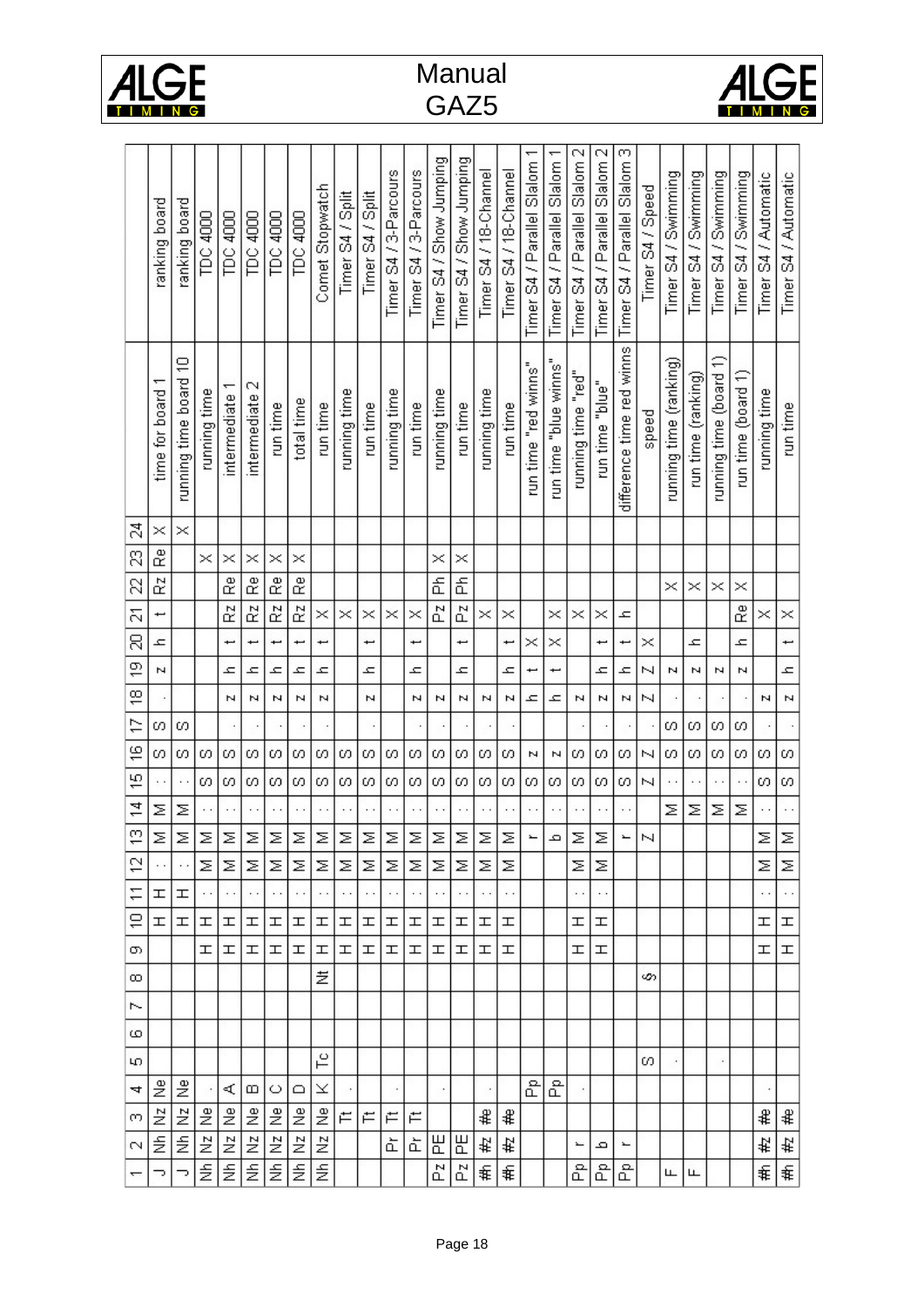



## <span id="page-18-0"></span>**8 SETTINGS FOR GAZ5**

The display board can be adjusted to the requested display format – depending on the usage – with the toggle switch (3) or the rotation switch (1)

The following examples are based on a standard display board GAZ5 with 6 or 5 digits.

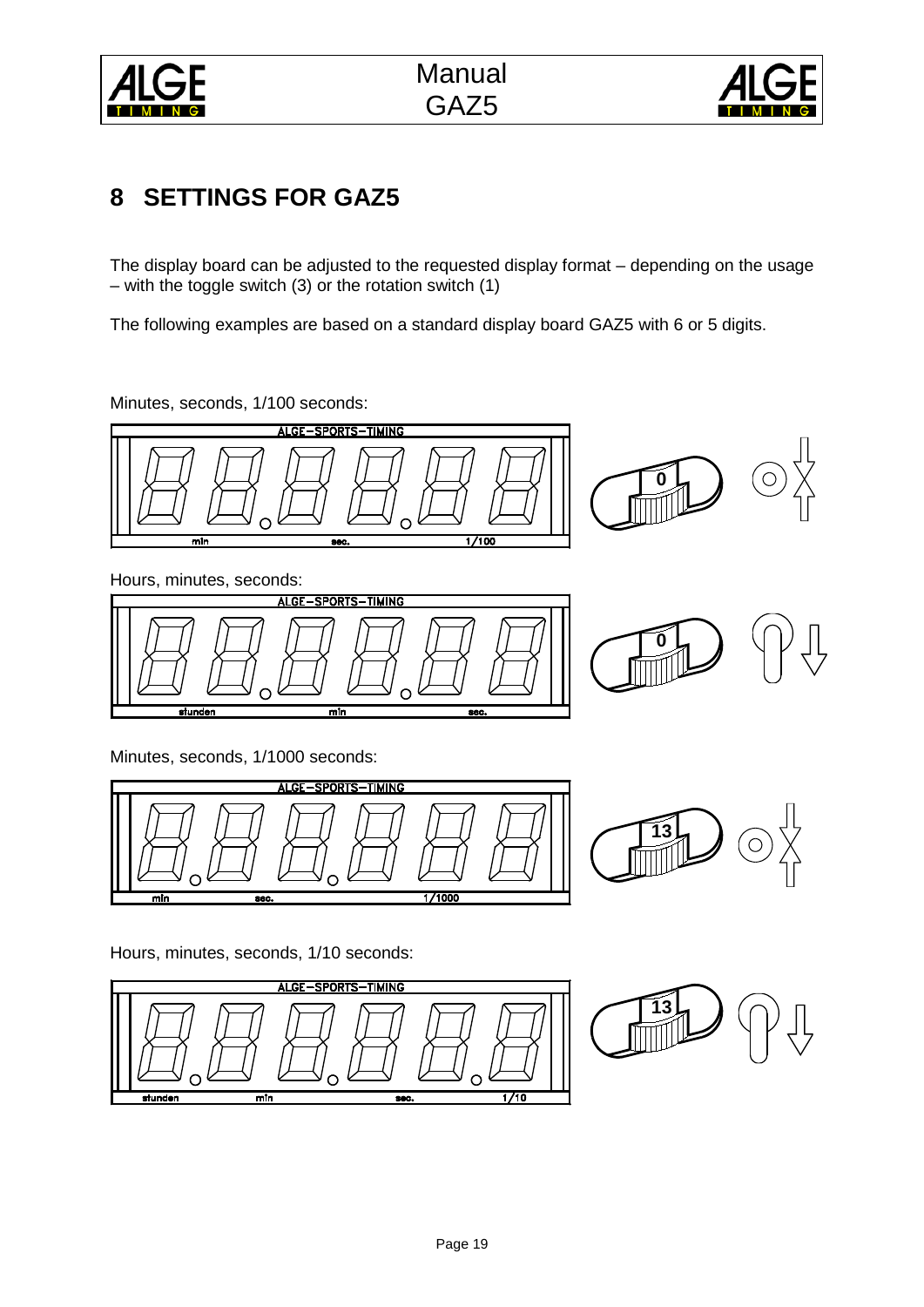



Start number / rank:

**You can use a 5-digit or 6-digit display board. At the 6-digit display board, the fourth digit left will always be black (blank).**



Counter (with Comet program Commander):



Speed measurement:

The speed can be displayed – depending on the timing device – in km/h, m/s or mph.

| ALGE-SPORTS-TIMING                                |             |
|---------------------------------------------------|-------------|
|                                                   |             |
| km/h                                              |             |
| Toggle switch middle and rotation switch on       | $1.23$ km/h |
| Toggle switch middle and rotation switch on<br>13 | 12.3 km/h   |
| Toggle switch down and rotation switch on         | 123 km/h    |

Points:

Points can be controlled by a Comet (program Commander), Timer S4 (program equestrian) or by a personal computer.

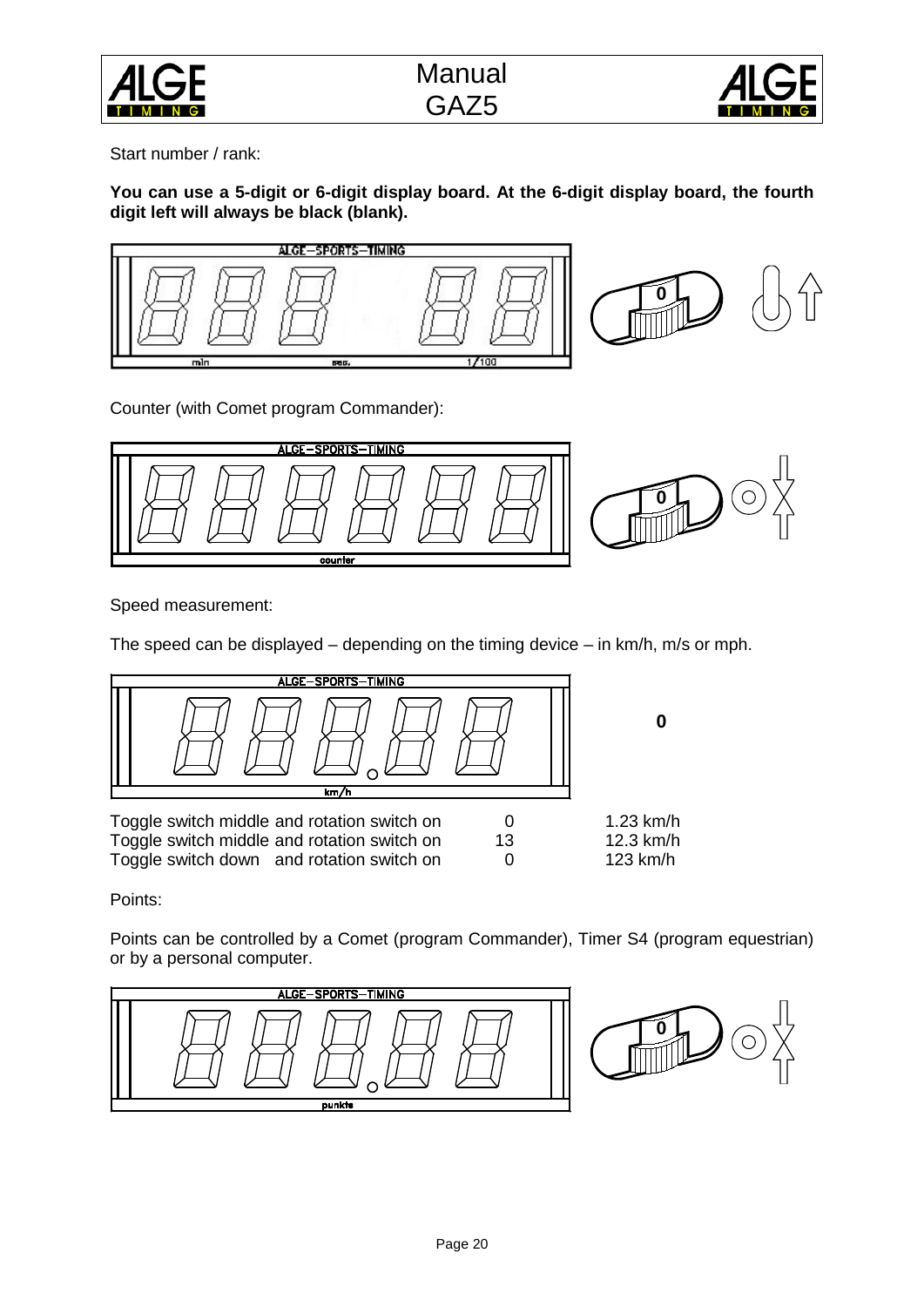



## <span id="page-20-0"></span>**9 RANKING BOARD**

#### *What is a ranking display board for?*

To display 2 to 10 lines with the appropriate bib and rank. It is possible to scroll a ranking list.

#### *Usage of a ranking board:*

At big events for display of the latest intermediate and end results.

#### *What is required for a ranking board?*

- 1 ALGE TdC
- $1 PC$
- 1 Software ALGE-TimeNET2
- 2 to 10 pcs. ALGE GAZ (bib / rank)
- 2 to 10 pcs. ALGE GAZ (time)
- 1 charger NGAZ/R for all display boards
- 1 x cable reel KT300 or 2-wired cable
- 1 adapter 069-02
- X x cable 033-01
- X x cable 033-10
- 1 x cable 010-01